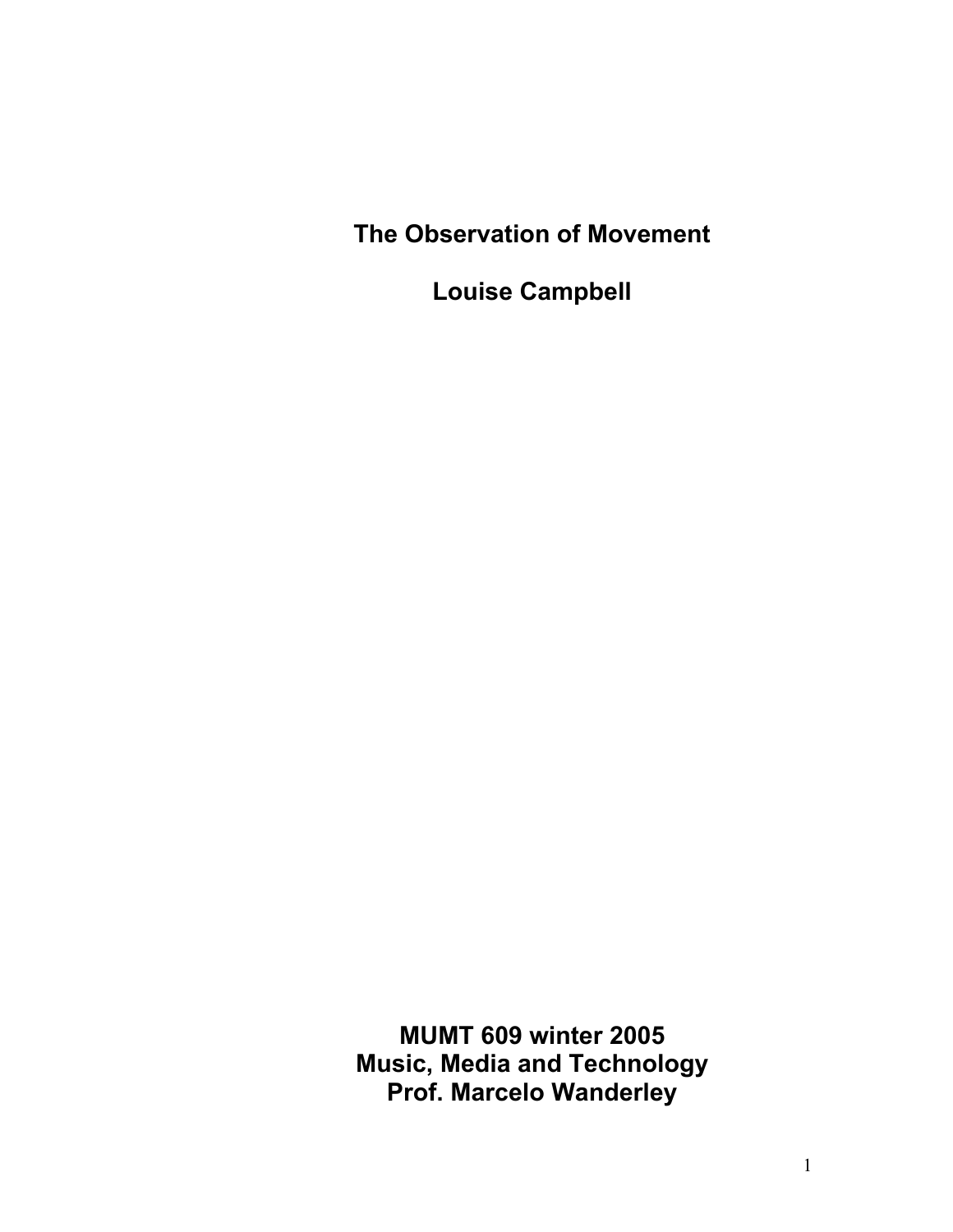# **Abstract**

This paper provides a starting point for observing the movement of musicians for observers without formal movement training. Drawing on the extensive history of movement observation in the field of dance, Laban-Bartenieff Movement Fundamentals will be used as a framework for the observation of movement. Discussion will include historical background, the Laban-Bartenieff system, specific attributes chosen for the observation of musicians, procedures for observation, and case study illustrations using videos of performances of the second movement of Igor Stravinsky's *Three Pieces* for clarinet alone.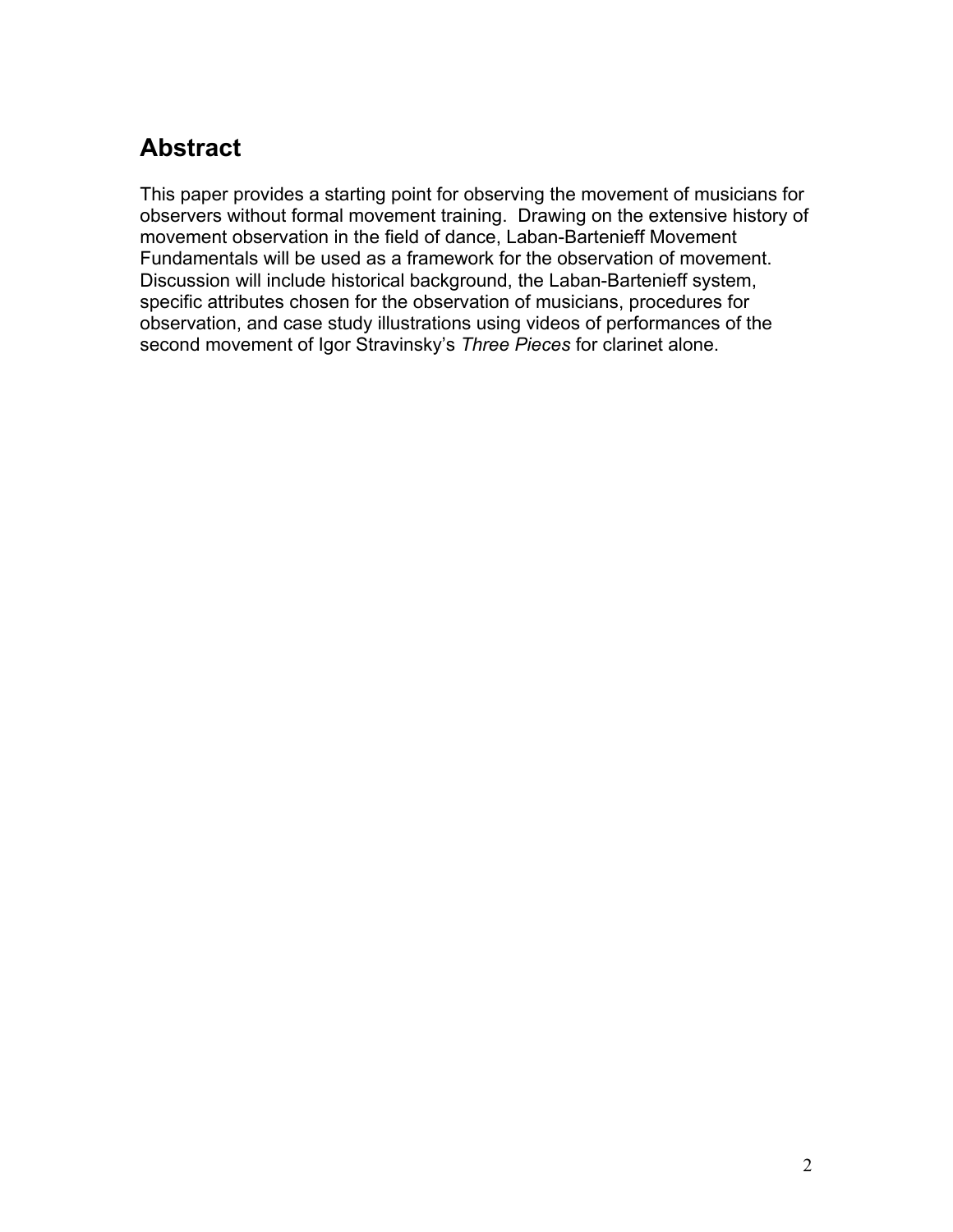# **Acknowledgements**

Many thanks to:

- Valerie Dean for her invaluable contribution as a resource in Laban-Bartenieff Movement Fundamentals,
- Marcelo M. Wanderley, Bradley Vines, Neil Middleton, Cory McKay, and Wesley Hatch for the use of the videos of clarinetists,
- Alexander Jensenius for use of his images, and
- Everyone in the Music Tech lab, especially the technicians who answer my silly questions about computers.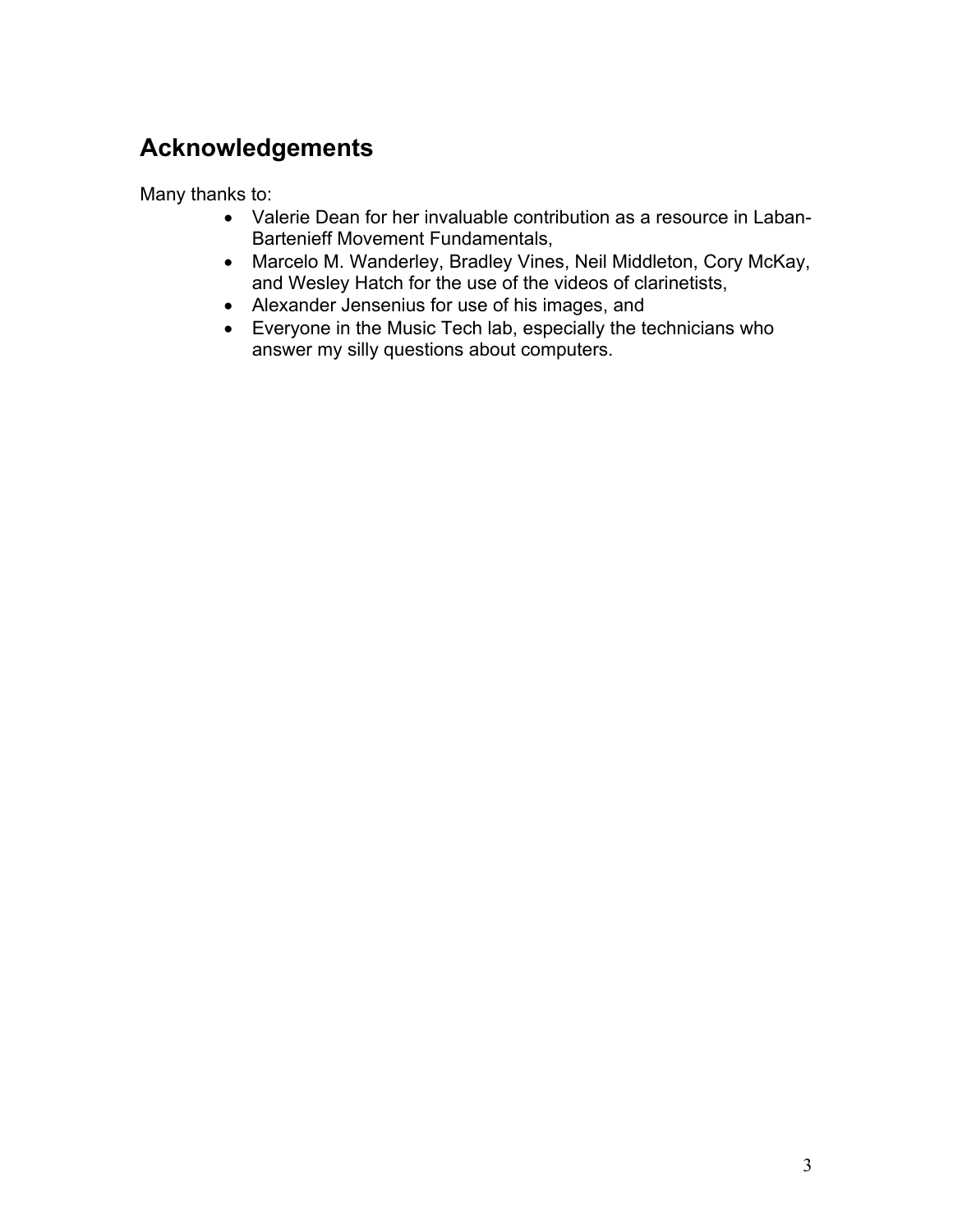# **Table of Contents**

| $\mathbf{L}$                                                                  |  |
|-------------------------------------------------------------------------------|--|
| Ш.                                                                            |  |
| А.                                                                            |  |
| В.                                                                            |  |
| III.                                                                          |  |
| IV.                                                                           |  |
| Figure 1. The Laban Bartenieff System and attributes derived for<br>1.        |  |
|                                                                               |  |
| 2. Table 1. Overview of the basic framework of Laban Bartenieff               |  |
|                                                                               |  |
| В.                                                                            |  |
| 1.                                                                            |  |
| 2.                                                                            |  |
| Case study No. 1. Observation of the baseline in body attitude. 17<br>3.      |  |
| Case study No. 2. Observation of a combination of body attitudes as<br>4.     |  |
|                                                                               |  |
|                                                                               |  |
| Table 3. Descriptive words associated with quality of flow.  19<br>1.         |  |
| Case study no. 3. Observation of free quality of flow 19<br>2.                |  |
| Case study no. 4. Observation of bound quality of flow20<br>3.                |  |
| D.                                                                            |  |
| Table 4. The direction and planes of the six shaping qualities21<br>1.        |  |
| Case study no. 5. Observation of one of the opening-closing pairs of<br>2.    |  |
|                                                                               |  |
| Case study no. 6. Observation of a blend of shaping qualities resulting<br>3. |  |
|                                                                               |  |
| Case study no. 7. Observation of different shaping qualities occurring<br>4.  |  |
|                                                                               |  |
|                                                                               |  |
| 2.                                                                            |  |
| Case study no. 8. Observation of a complete transfer of weight23<br>3.        |  |
| 4.                                                                            |  |
|                                                                               |  |
| Α.                                                                            |  |
| В.                                                                            |  |
| 1.                                                                            |  |
| Viewing no. 2: Comments based on the observer's expertise 25<br>2.            |  |
| C.                                                                            |  |
| 1.                                                                            |  |
| D.                                                                            |  |
| 1.                                                                            |  |
| Е.                                                                            |  |
| 1.                                                                            |  |
| F.                                                                            |  |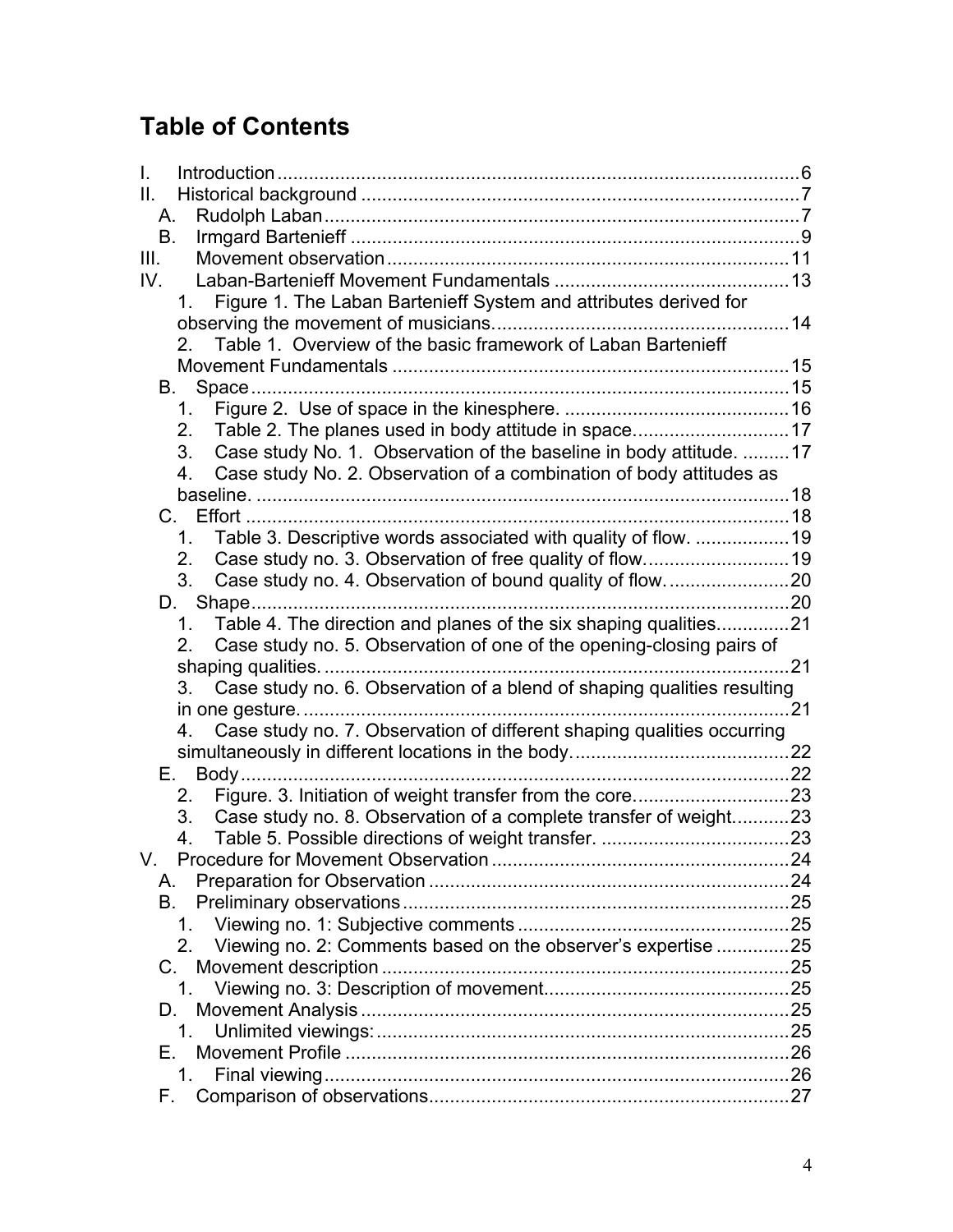| 1    |                                                           |  |
|------|-----------------------------------------------------------|--|
|      |                                                           |  |
|      | C. Comparison of case study no. 9 and case study no. 1030 |  |
| VII. |                                                           |  |
|      |                                                           |  |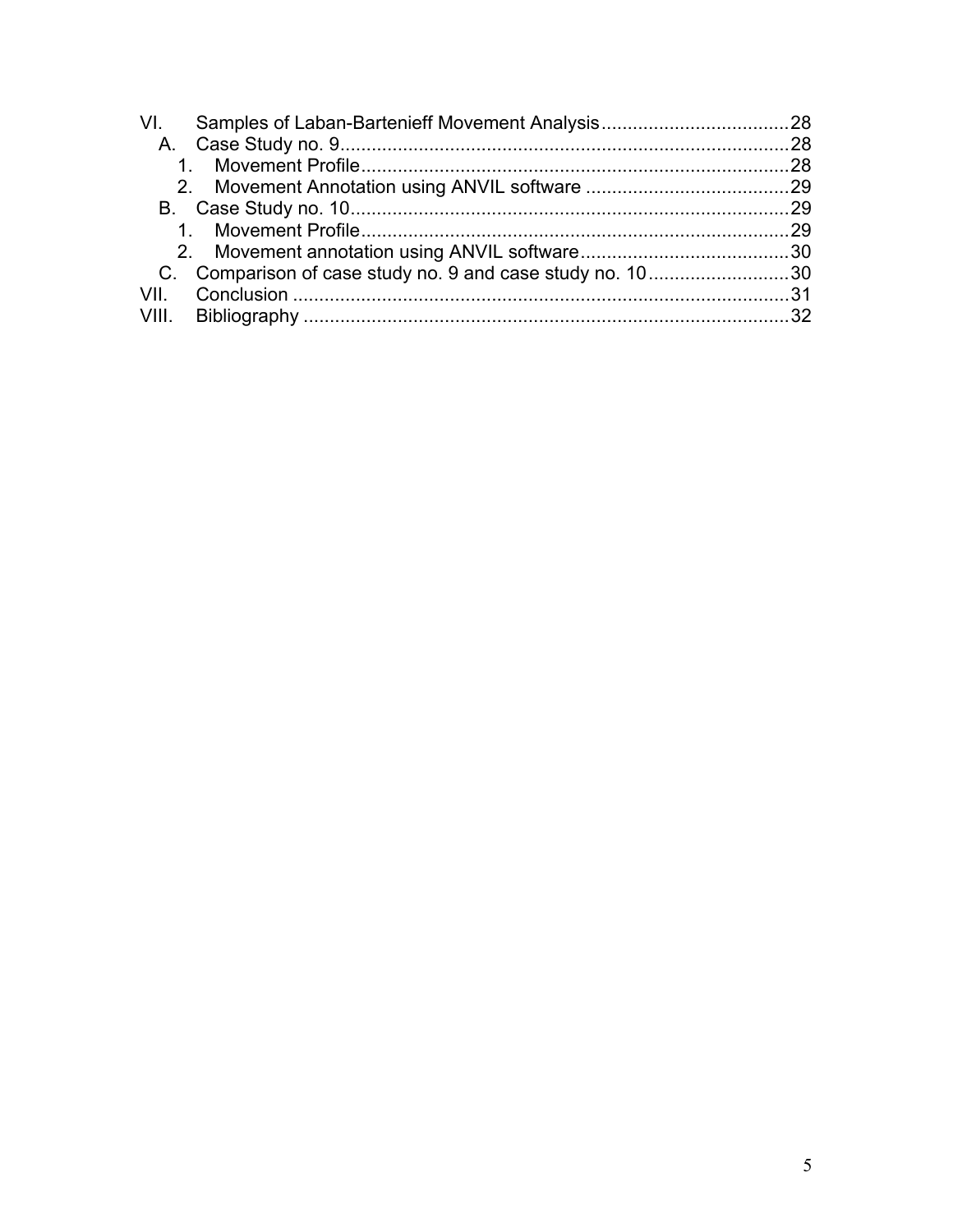# **I. Introduction**

Musicians train rigorously on their instruments in order to master the technical and artistic skills needed to play different styles from composers across the eras. Training in the academy is further accompanied by music history, theory, and ear training. Until recently, the means with which we play the instruments, that is, the movement that is used in order to produce the sound, has focused mainly on sound production. Specifically, if a player wants to create a particular sound, the focus is on how that sound is produced. For example, a clarinetist practicing staccato will work to attain greater precision and coordination between the air, embouchure and tongue. However, in playing one single short note, most players are likely to show movement throughout their bodies in some way.

While players spend hours practicing specific technical movements, what can be seen by observing the non-technical or expressive movements of musicians? In beginning observation of musicians, various commonalities can be seen between players. The stereotypical clarinetist is one who makes sweeping circles with their bell, "stirring the soup." In observing this gesture, the eye is naturally drawn to the largest movement, the sweeping clarinet bell. However, the bell could be moved in exactly the same manner in space by many different means. The question is then not 'where is the bell moving,' but 'where does this movement come from?' Further, if two performers make this same gesture, is it necessarily the same movement? If it is, why would two different people do the same thing? If it isn't the same movement, why might it be perceived as the same movement? Is it a learned behavior, or one that is linked to the mechanics and ergonomics of the instrument? Why do we see it as expressive?

In fields other than music, the observation of movement has a long and varied history. Dancers, who are by definition specialists in movement, have developed and continue to develop ways of observing and recording movement for reasons such as health, education and preservation of complex choreographies for future dancers. These means of observing movement translates to fields other than dance because most of what we accomplish each day is through some form of movement, whether it is to dance, play an instrument, wash dishes or type on a computer. Even though each of these activities is different, the means of accomplishing it is the same: use of the human body. Because of this, any movement of the human body can be examined using a system originally developed for dance.

Rooted in dance, Laban-Bartenieff Movement Fundamentals is a framework for describing, recording and developing movement. Although intense training is needed to completely understand the system, a basic understanding of Laban-Bartenieff Movement Fundamentals can be learned and used to facilitate the observation of movement. The purpose of this paper is to provide a starting point for observing movement for observers without formal training in movement.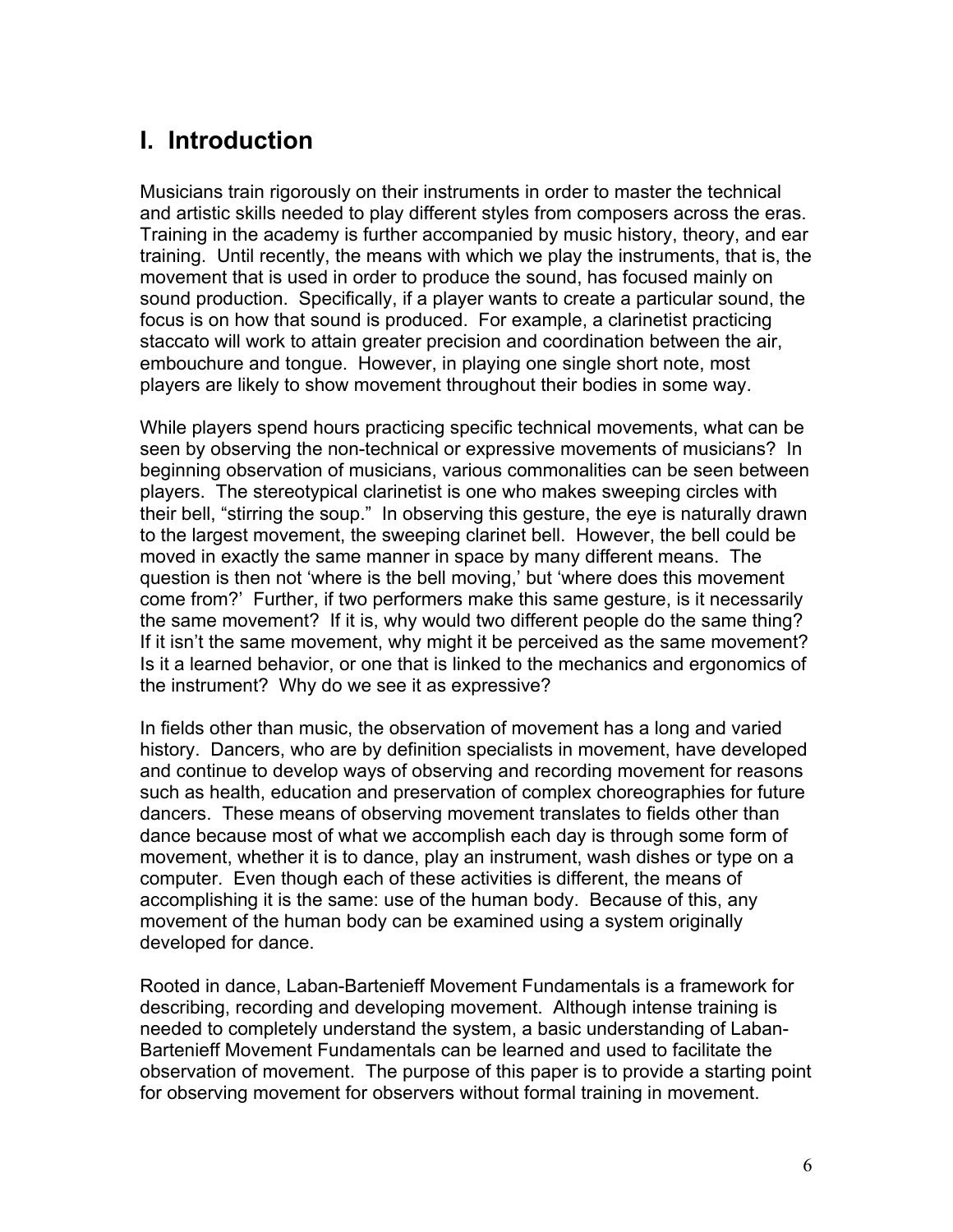# **II. Historical background**

#### **A. Rudolph Laban**

Laban Movement Analysis was first developed by Rudolph Laban (1879-1958), who is considered the father of modern dance in Europe and the leading dance theorist of the twentieth century. The overarching theme of Laban's life work was the observation of people in movement and behavior.

In 1912, Laban established the first of many dance schools. Established in Munich, this school was based on experimentation with *Tanz-Ton-Wort* (Dance-Sound-Word). While in Munich, Laban began his work to have dance recognized as an autonomous art form. He did this by rejecting the fashionable return to ancient Greek ideals and the emphasis on music that was seen in other dancers such as Isadora Duncan, Ruth St. Denis and Emile Jacques Dalcroze. Instead, Laban researched movement as a medium complete in itself. Laban saw movement as the common denominator of every human activity, incorporating rhythm, pulse, tension and relaxation, and stability and mobility. He saw no such thing as position and stillness; rather, every body is in a constant state of flux and change. Springing out of this, he spent much of his career developing a system to define the principles of the organization of movement.

Around 1914, Laban began working with two former students of Dalcroze, Suzanne Perrottet and Marie Wiegmann (later Mary Wigman) when the school in Munich relocated to Zurich, Switzerland. While working together at this school, Laban and Wigman developed a theory and practice of movement syntax that could be notated. This fledgling notation later developed into Labanotation, a precise means of recording movement and choreography. Labanotation is used to describe

- motives (a movement idea that recurs),
- structure (use of the body, type of movement and timing), and
- Effort-Shape (use of energy flow, inner states and drives and shaping of the movement).

The notation itself is like an alphabet in which movement patterns are spelled out according to

- what is moved (the body),
- where (space),
- when (time), and
- how (manner of movement).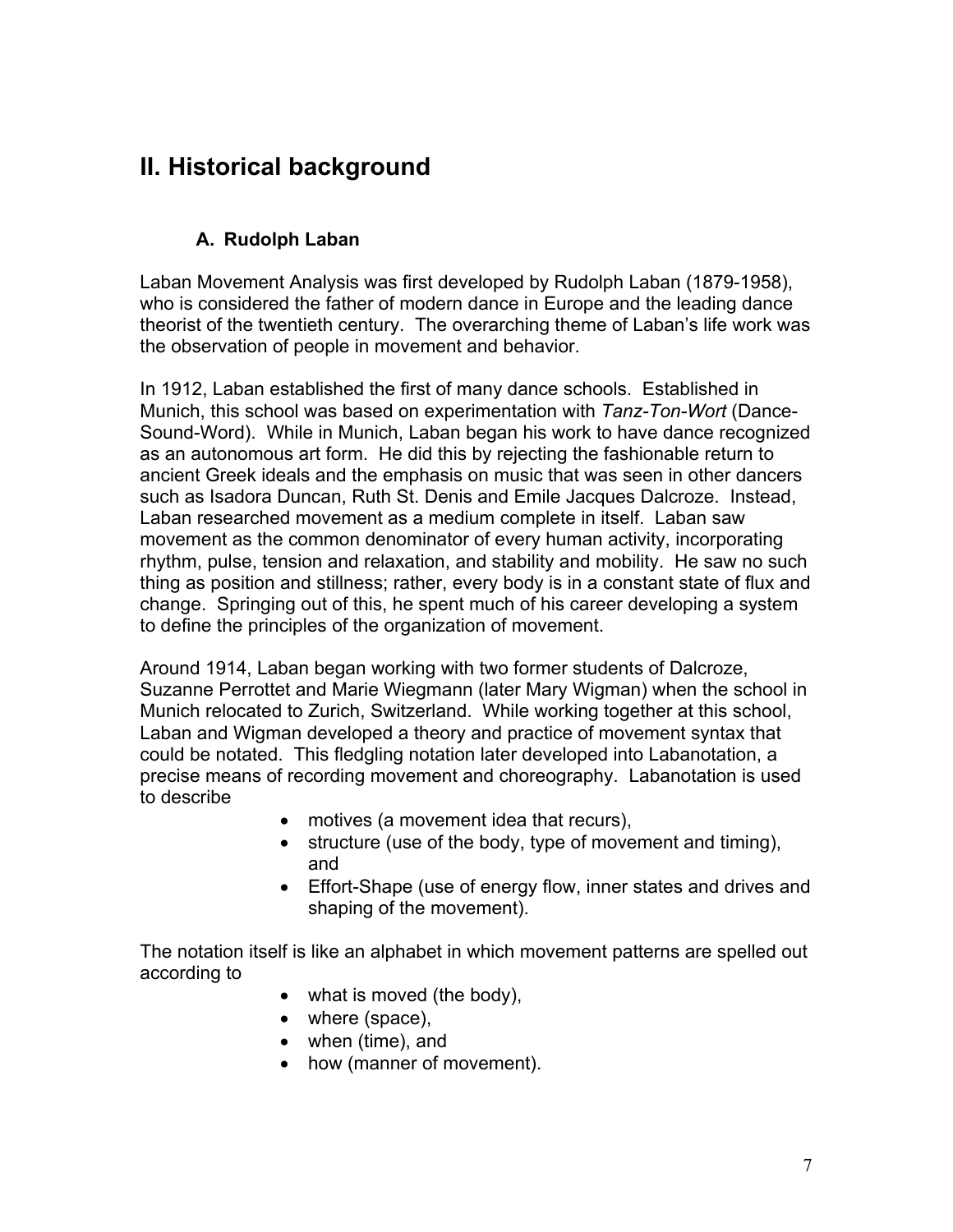Now in standard use in the dance community, the notation was presented for the first time in its full form in 1928 in *Kinetographie Laban*, published by Universal Edition in Vienna.

In 1919, Laban moved back to Germany where his stated aim was to offer diversity and meaning in every piece he created. With this goal in mind, Laban began developing dance theatre, dance education, community dance, dance literacy, dance theory, the beginnings of dance therapy and in 1921 created his first theatre piece. He also began his work with movement choirs, a mode of dancing for large groups of amateurs. Regardless of the means of expression, Laban's work incorporated improvisation, collaborative decision making, and often little to no music.

By 1926, there were 21 Laban schools open across Germany, Italy, France, Hungary, Yugoslavia, Holland, and Czechoslovakia. These schools offered professional dance training in which the body was developed through a system of movement exercises based on use of space and dynamic/rhythmic studies involving both choreographed and improvised movement.

At the height of his career in 1936, Laban created a movement choir *Vom Tauwind und der Neuen Freude* (Of Warm Breeze and New Joy) as part of the celebrations for "Hitler's Olympics." The piece was personally censored by Dr. Josef Geobbels. This censorship later expanded and the Laban schools, movement choirs, notation system, and books were declared anti-German. Laban's work and career was effectively erased. It has only been since the 1980's that his work has been recognized in Germany for its contribution to dance.

With his life's work demolished, Laban entered France on a visa in 1937 where he lived for several years in destitution. He later moved to England and gradually began his career again, eventually establishing The Art of Movement Studio in 1946 and the Laban Centre in 1954. Although Laban's work was censored in Germany, it established strong roots in the United States in the 1930's. Still operational today, the Dance Notation Bureau was founded in 1940 by his students Ann Hutchinson, Helen Priest Rogers and Irmgard Bartenieff. Another stronghold of Laban's work, the Laban Institute of Movement Studies was founded in New York in the late 1970's.

Laban died in 1958 having been the source of a new era in dance. While not an outstanding dancer or choreographer, he is recognized for his innovative and continually developing processes of choreography that are evident in much of modern dance today.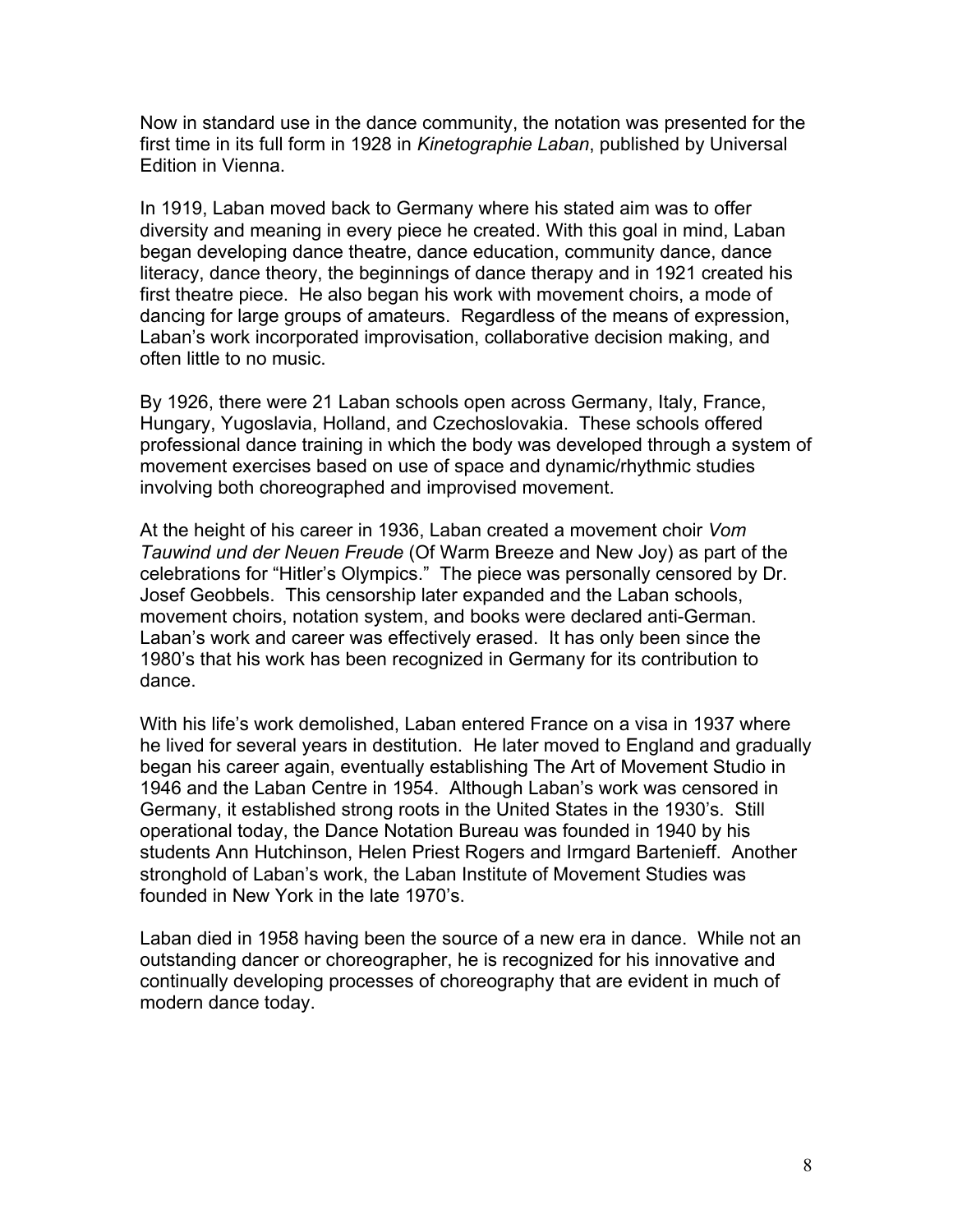#### **B. Irmgard Bartenieff**

Irmgard Bartenieff (1900-1981), studied with Laban throughout the course of her career. Her unique contribution to Laban's framework came from her work as a dancer and physical therapist for polio patients and children.

As a physical therapist, Bartenieff specifically contributed to Laban's work by incorporating movement explorations based on early patterns of neurological development, some of which include

- early reflexes,
- righting reflexes, and
- equilibrium responses.

She further developed principles of movement and movement explorations through her knowledge of anatomy and kinesiology based on

- breath,
- internal body connectivity, and
- movement patterns, including
	- o spinal,
	- o homologous,
	- o homo-lateral, and
	- o contra-lateral movement.

As a dancer, Bartenieff emphasized full body use and the relationship of self to self, self to others, and self to world. In her own words, Bartenieff said

The main object of all this material is to suggest additional modes of perceiving yourself and the world around you, using your live body totally body/mind/feeling - as a key to that perception. The heart of that 'liveness' is movement and, therefore, it is the movement itself that we have studied. How your body functions in movement - Body/Effort/Shape - and what that means to your perceptions and expression (Hackney, 2002).

Bartenieff first studied with Laban in Germany in 1925, where she also studied biology and art at university. She later formed and toured with her dance company, Romantisches Tanztheatre Bartenieff. In 1933, due to increased danger to her husband, who was Jewish, Bartenieff moved to the United States.

Once in the States, Bartenieff began to work as a physical therapist, eventually as Chief Physical Therapist for Polio Services at Willard Park hospital in New York. Her modus operandi came from her first physical therapy teacher, Dr. George Deaver: "Activate and motivate the patient." She believed that there must be motivation for every movement, whether for a dancer or a polio patient. There must be "the desire to jump like two year old children – really jump with joy! Animate people more to move and out of that comes the desire to jump." (Hackney, 2002).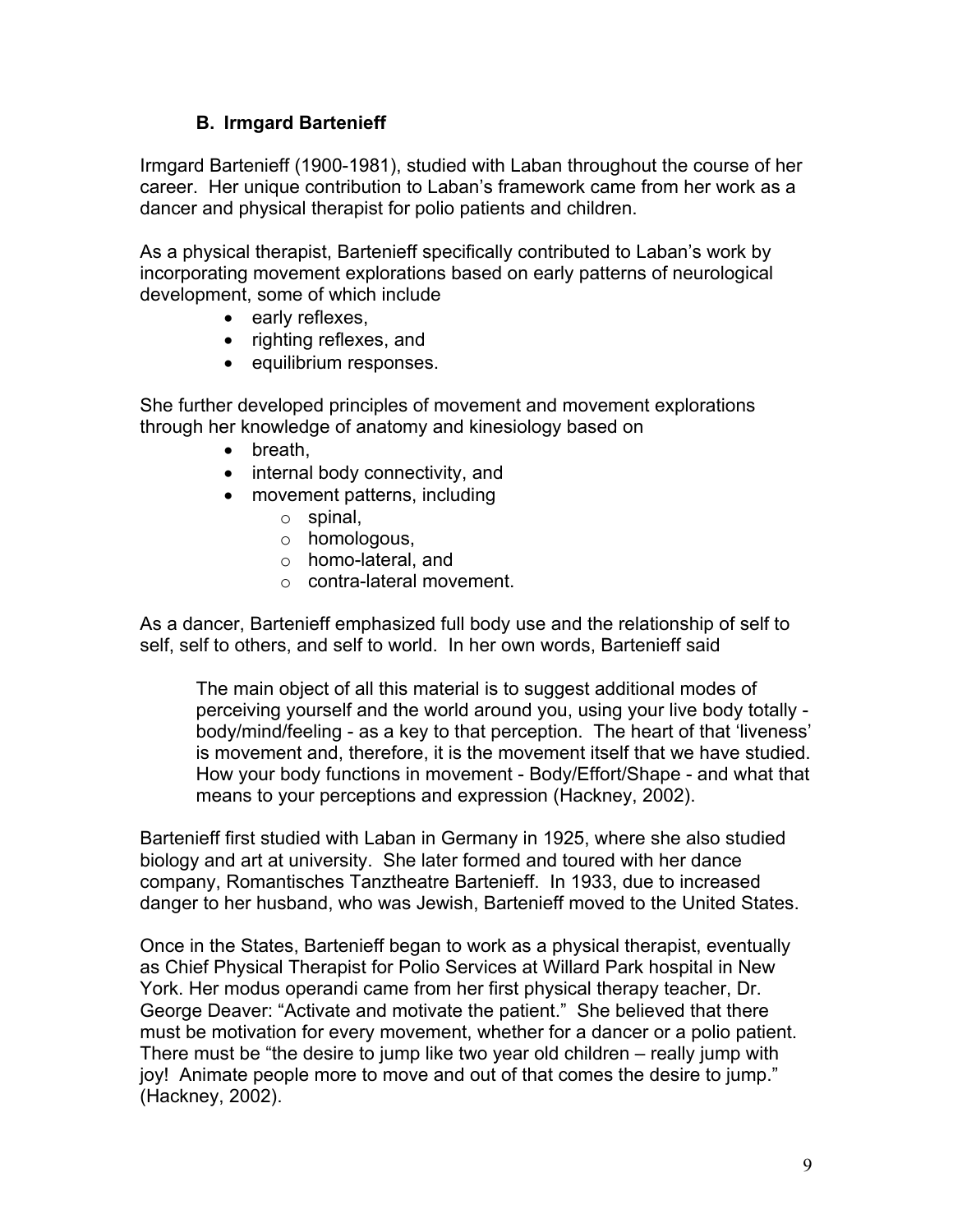In the mid 1950's, Bartenieff studied with Laban in England where she became interested in dance training once again. While offering classes for professional dancers at the Turtle Bay Music School in New York, she developed "Correctives," a movement approach based in physical therapy meant to correct the condition of dancers who were either injured or not fully functioning. Correctives became the foundation for Bartenieff Fundamentals.

Throughout the rest of her life, Bartenieff continued to work as a physical therapist and dance trainer, initiating the Effort/Shape training program at the Dance Notation Bureau in 1965 as well as the first certification program in Laban Movement Analysis in 1973. After her death in 1981, the Laban Institute for Movement Studies was renamed the Laban-Bartenieff Institute for Movement Studies in recognition of her contribution to the field. Of Bartenieff's unique contribution to Laban's work, Marcia B. Seigal says:

Irmgard thought in global terms, holistic terms. She thought mind, body and action are one, that the individual is one with the culture, and function with expression, space with energy, art with work with environment with religion. When you spent a lot of time are her you could get pretty confused and have to go sort things out by yourself, but you could never again see the universe as a collection of isolated particles. (http://imsmove.addr.com/bartenieff.htm, 2005)

Bartenieff remained a staunch supporter of Laban's work to the end of her career. As she said in 1980, "Fifty years in the field has only strengthened my conviction that Laban's multifaceted approach to the study of human behavior has a unique contribution to make to the understanding of our world." (http://imsmove.addr.com/bartenieff.htm, 2005).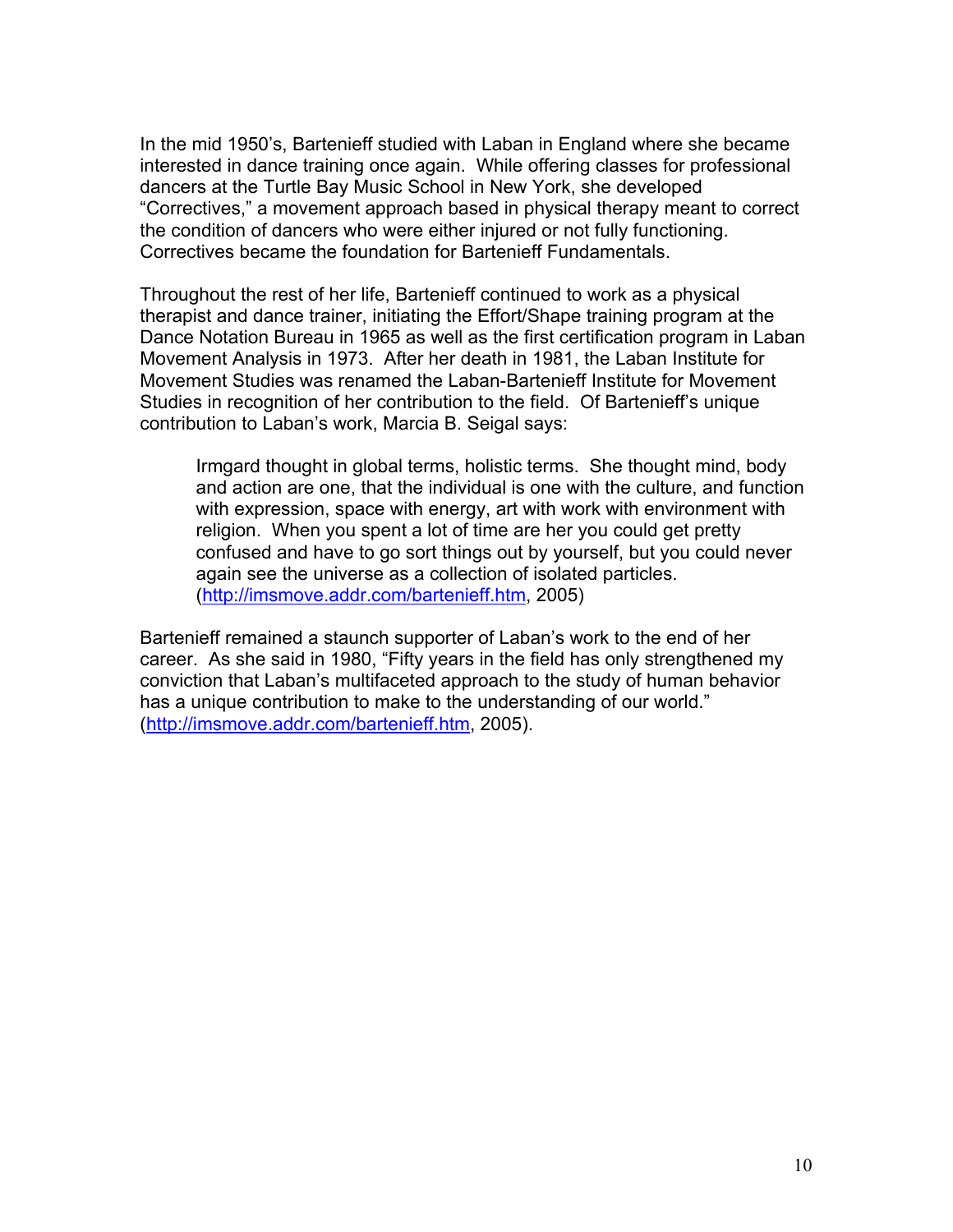# **III. Movement observation**

When studying human behavior using a method such as Laban-Bartenieff Movement Analysis, it is important to recognize that the observer is being studied as much as the person and task being observed. Although Laban-Bartenieff Movement Fundamentals is an objective form of analysis, observers bring in their own set of biases based on their own experience and expertise. Because of this, it is essential to form a complete profile of who is observing, who is being observed, and what is being observed.

- 1. Who is the observer?
	- What is their area of expertise?
	- What is their training, and how extensive is it?
	- What experience, formal or informal, does the observer have in movement?
- 2. Who is being observed?
	- all of the above questions apply to the performer being observed
	- how is movement conceived of by the performer?
	- How much training, formal or informal, does the performer have in movement?
- 3. What is being observed?
	- what is the task being performer?
	- how is movement related to the task being performed?
	- In the case of observation of a musician, what is the context of the observation? i.e. performance, rehearsal, lesson, practice session, etc.
	- Is the observation live or recorded?
	- In the case of recorded observation, how does the quality of the audio and video affect observation?

The answers to all of these questions form a combined profile of the observer, the performer, the task being performed, and the means of observation, all of which has a direct impact on the observations being made. If any one of these factors changes, the resulting observations may change as well. For example, observations made by a certified Laban-Bartenieff movement practitioner would be different than those made by someone with a different area of expertise such as music or engineering. The observations of each are equally valid, provided the expertise of each is taken into account.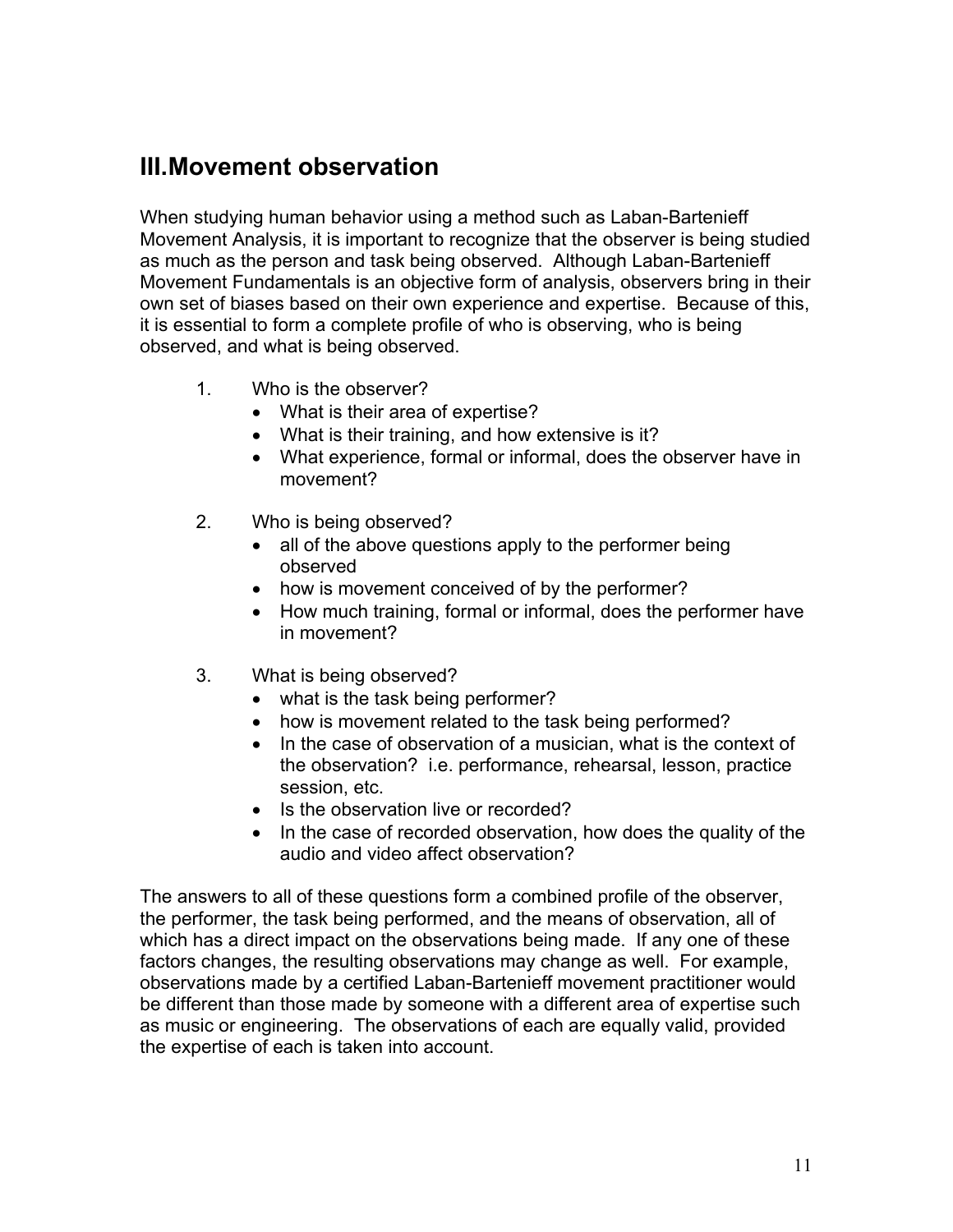In my case, my area of expertise is as a musician. I am a classically trained clarinetist currently pursuing a PhD in Music, researching the effects of movement training on musicians. I have extensive but sporadic movement training encompassing yoga, physical theatre, Skinner Releasing Technique, Pilates and Bartenieff Movement Fundamentals.

The videos used to illustrate this essay are of clarinetists ranging from second year university students to professional freelance musicians, none of whom have received formal movement training. The videos shown are informal performances arranged for the purpose of videotaping for research.<sup>1</sup> Performers were informed that the purpose of the research is to study to movement of musicians. Using the second movement of Igor Stravinsky's Three Pieces for clarinet alone, each performer was asked to give several performances in three different manners, including deadpan, standard, and exaggerated. The videos seen in this essay are of the standard performances.

 $\overline{a}$ 

<sup>&</sup>lt;sup>1</sup> Videos developed for research by Marcelo M. Wanderley, Bradley Vines, Neil Middleton, Cory McKay, and Wesley Hatch. "The Musical Significance of Clarinetists' Ancillary Gestures: An Exploration of the Field." To appear in *Journal of New Music Research*, vol. 34, number 1, 2005.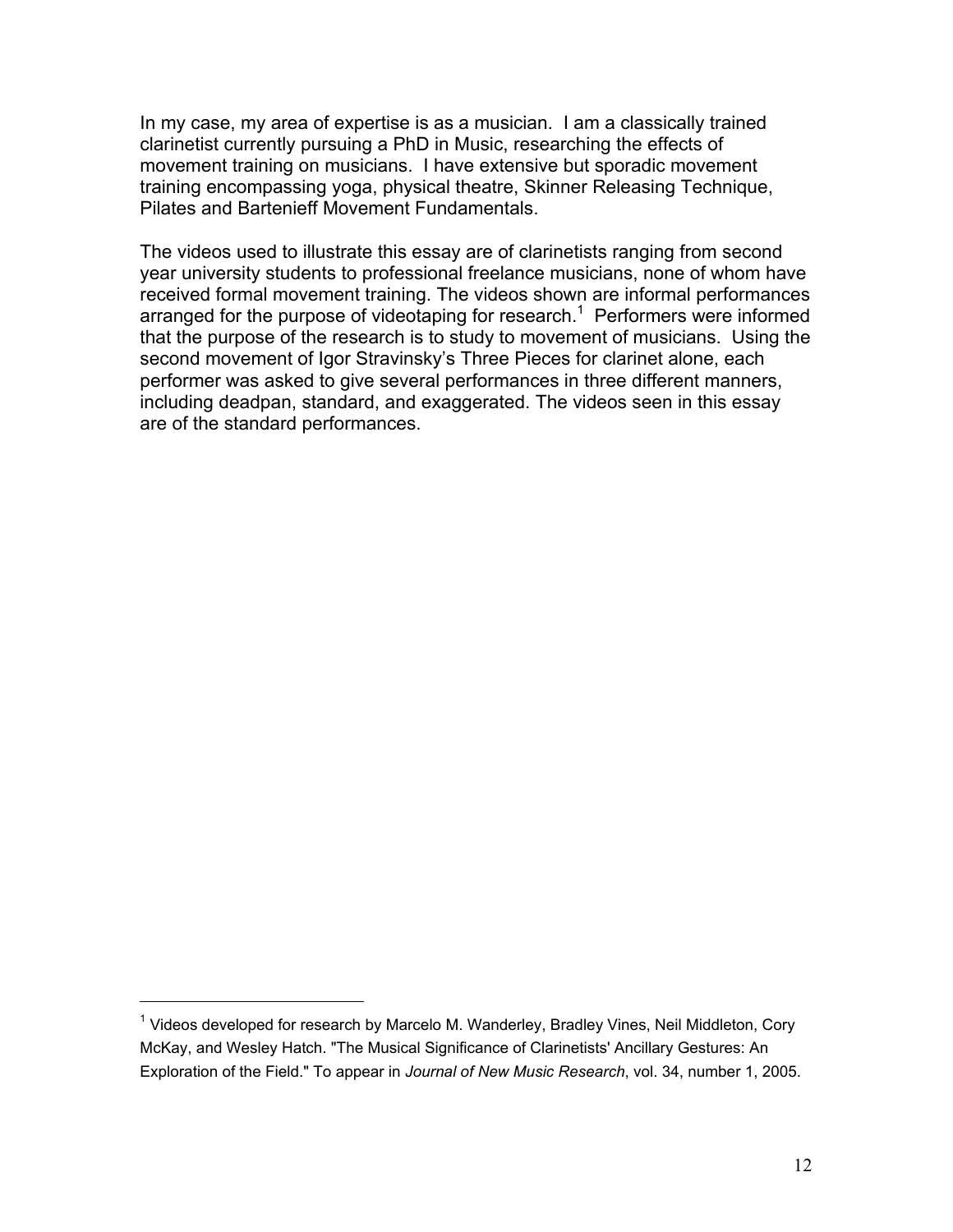# **IV. Laban-Bartenieff Movement Fundamentals**

Laban-Bartenieff Movement Fundamentals describes movement on many levels in order to come close to a rich and accurate description of not only where the movement takes place in the body and in space, but how the movement occurs. In order to do this there are three key assumptions:

- 1. the whole body is connected,
- 2. all parts are in relation to one and other,<br>3. a change in one part affects the whole.
- a change in one part affects the whole.

All three of these assumptions are linked through the idea that any movement in one part of the body will affect the whole body. As such, all parts of the Laban-Bartenieff system are inter-connected (Hackney, 2002). Just as a person's toe is still there, even if they are not visibly moving it, all parts of the Laban-Bartenieff system are potential in the mover at the same time. By observing one movement in several different ways, we can begin to observe the relationship between parts of the body and use of the body. The combination of the different observations will give a means of finding a complete description of a single movement.

Laban-Bartenieff Movement Fundamentals describes movement through the four inter-related categories of Space, Effort, Shape and Body. Within these categories, there are various attributes. The method of observation presented here is not the complete system as this is beyond the scope of this project. Full training in Laban-Bartenieff movement observation requires dedication and time to complete. However, a basic understanding of fundamental concepts can be learned and used to facilitate observation by people without formal movement training. For the purposes of simplification for non-movement-trained observers, specific attributes were chosen by certified Laban-Bartenieff practitioner Valerie Dean in order to address the most essential aspects of observation as it applies to musicians.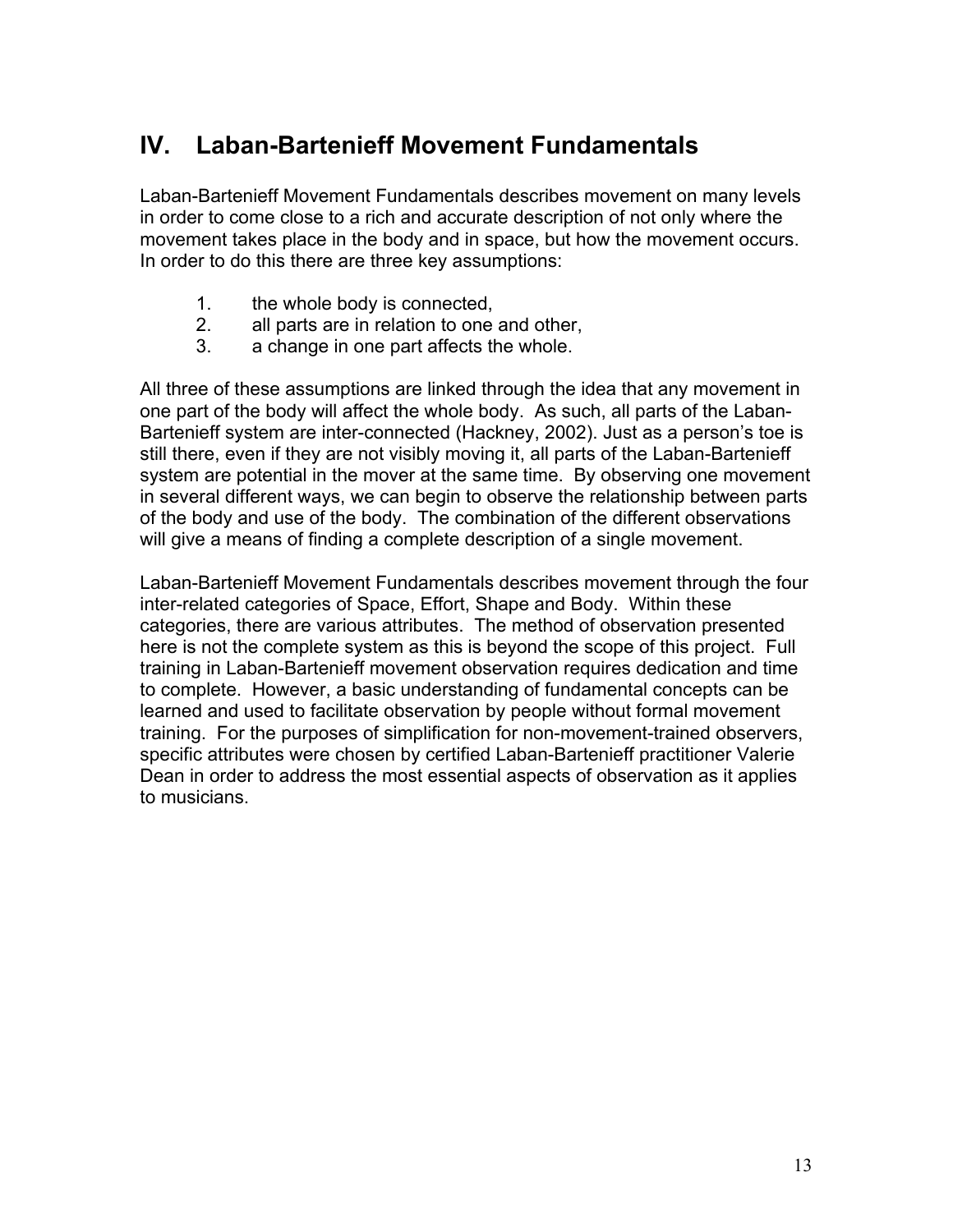

1. Figure 1. The Laban Bartenieff System and attributes derived for observing the movement of musicians.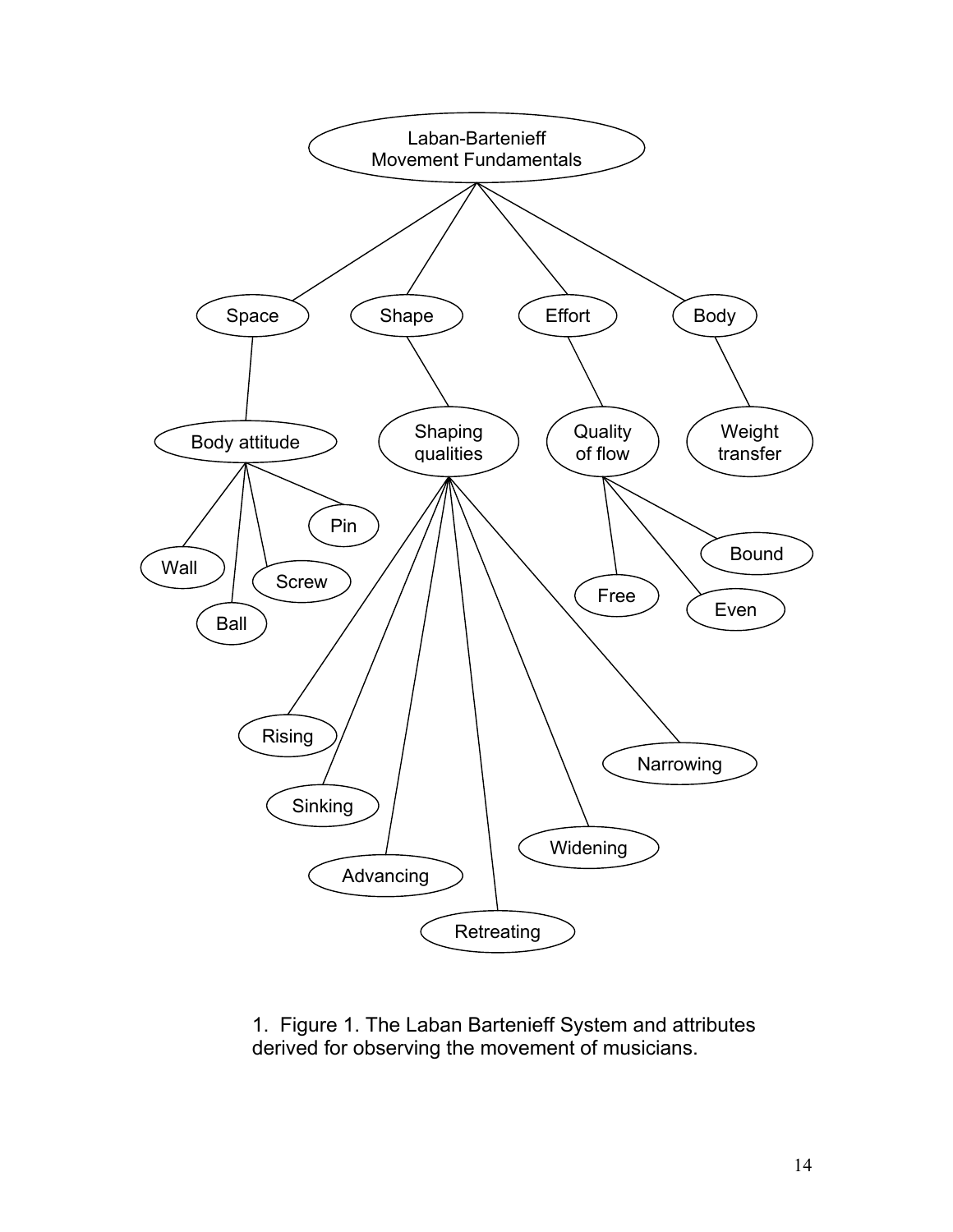2. Table 1. Overview of the basic framework of Laban Bartenieff Movement Fundamentals

| <b>Laban Bartenieff</b><br><b>Movement</b><br><b>Fundamentals</b>                                |                                                                                                           |                                                                                     |                                                                          |
|--------------------------------------------------------------------------------------------------|-----------------------------------------------------------------------------------------------------------|-------------------------------------------------------------------------------------|--------------------------------------------------------------------------|
| <b>Space</b><br>The psychological<br>and physical use of<br>the body in the<br>surrounding space | <b>Effort</b><br>A description of<br>the energy<br>invested in a<br>movement or<br>series of<br>movements | <b>Shape</b><br>A description of<br>the constantly<br>changing shape of<br>the body | <b>Body</b><br>The connectivity<br>and organization<br>of the whole body |

#### **B. Space**

Space is the person's use of their body in the surrounding space. This includes whole body use, interaction with the environment, and personal space. Space includes a person's kinesphere, the area in which a person operates physically and psychologically. Physically, the kinesphere is defined by the area which a person can reach without taking a step. Each person's use of the kinesphere is unique. While some may keep the kinesphere small, intimate, and well inside their possible range of movement, others may extend their kinesphere to the limits of their range of motion. Psychologically, the kinesphere is defined by the space that falls under a person's sense of influence and ownership. For example, a performer's psychological kinesphere may radically change from instrumental warm-up to the time that they walk on stage. While the warm-up will generally be more personal with a smaller kinesphere, the transformation into a performer can often mean an expansion of the kinesphere to encompass the whole ensemble, stage and even performance hall.

The following images demonstrate the range of a person's physical kinesphere. The white boxes surrounding the person represent the physical kinesphere. In reality, a kinesphere is the changing area that can be reached with every part of a person's body, clearly not the shape of a box. However, this image can aid in seeing how the kinesphere changes size with the changing configuration of the body. The largest box in both images shows the area that can be reached by the person's full extension of their limbs. However, the actual physical kinesphere depends on the use of the body, changing from crouching to full extension upward.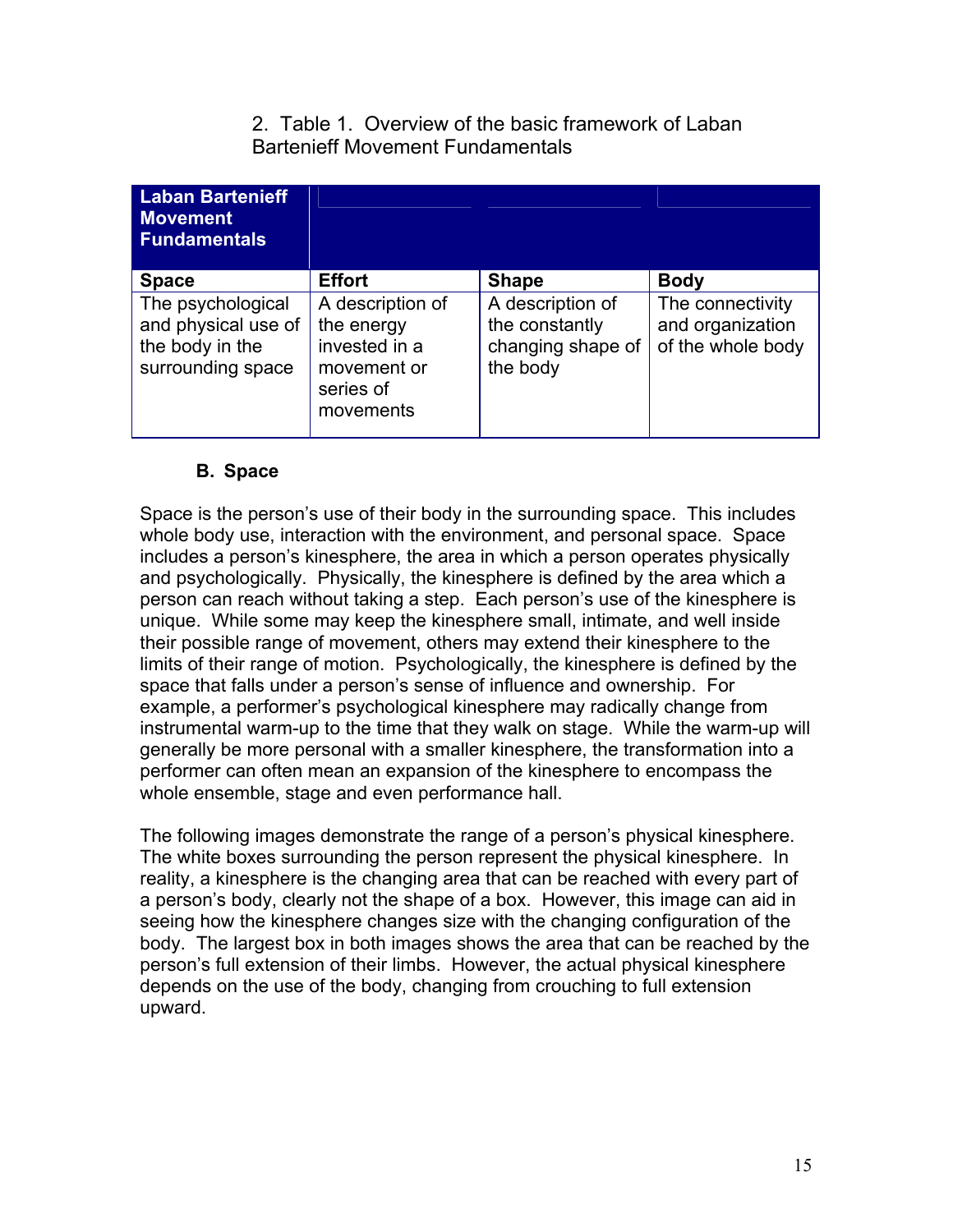



1. Figure 2. Use of space in the kinesphere.<sup>2</sup>

Within this changing kinesphere, there are many ways of using space. Each person will have a characteristic way of using space that is shown through their "body attitude in space." The body attitude is the overall use of the body. The body attitude can be linked to the person's personality, as it is the dominant way a person chooses to use their body and present them self to the outer world. (Hackney, 2002)

The four body attitudes in space are wall, ball, pin, screw. Each of the names are used for the specific image that it evokes, in that the person's body may look and function in some way that is like the name. Each is defined by specific use of space according to the vertical (up/down), horizontal (left/right), and sagittal (up/down and forward/back) planes. The pin body attitude is characterized by use of the vertical plane. A typical person who uses a pin body attitude may be tall and thin, moving often up and down in the vertical and taking up little surrounding space. The wall body attitude is characterized by use of both the vertical and the horizontal plane. A typical person who uses the wall body attitude may move up and down in the vertical plane, but also side to side, taking up more personal space. The ball body attitude is characterized by use of the sagittal plane by rounding inward. A typical person who uses a ball body attitude may be tall and thin with a habit of slumping or someone who frequently uses their hands in front of them to operate a tool such as a computer or musical instrument. The screw body attitude is characterized by use of all the planes, with a general body twist with a general body twist in all directions. Some activities encourage a certain type of body use, such as playing the violin which instantly puts the body into a spiraling position, encouraging a screw body attitude.

 $\overline{a}$  $2$  Images developed by Alexander Jensenius.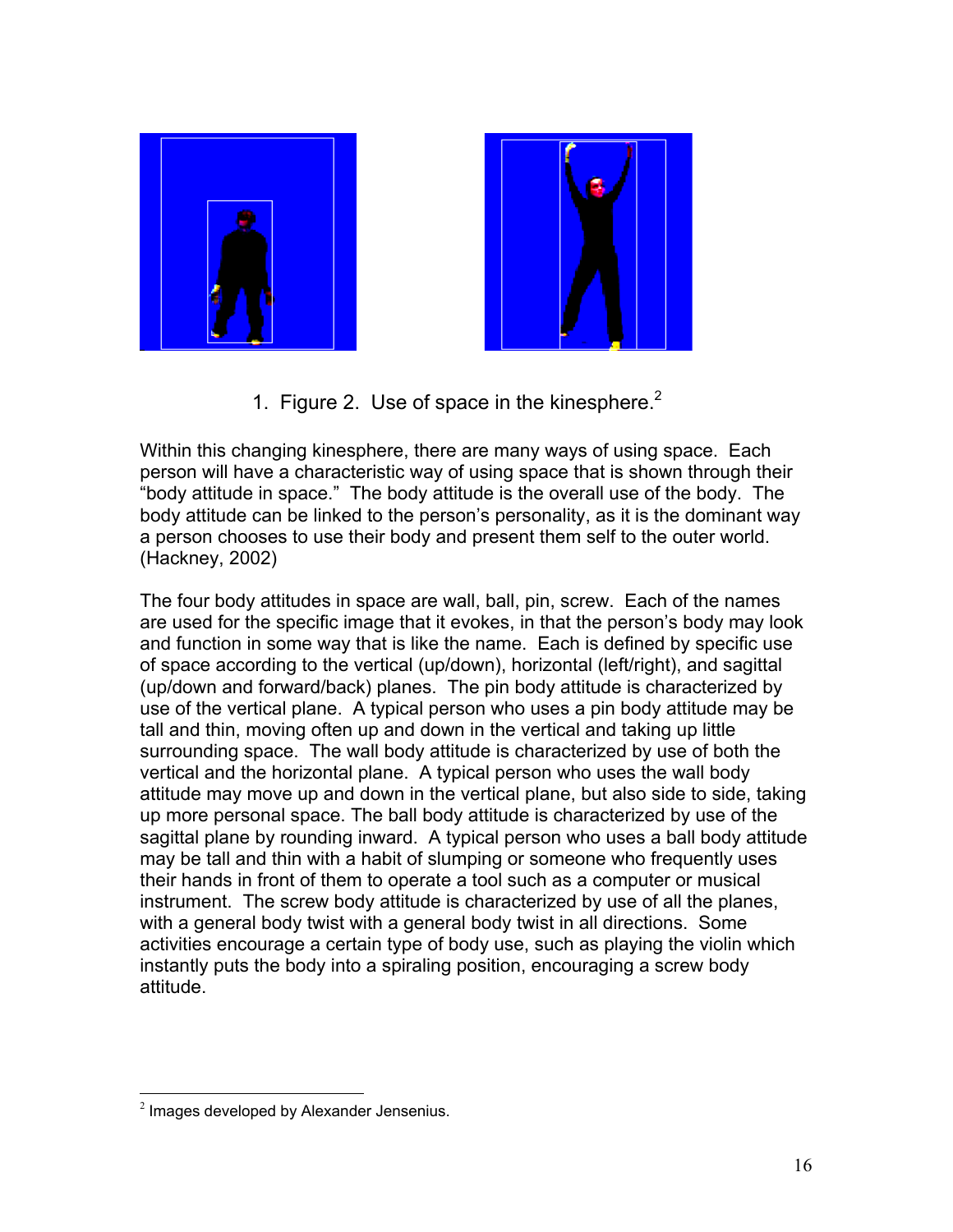| <b>Space</b>         |          |                         |             |                                      |
|----------------------|----------|-------------------------|-------------|--------------------------------------|
| <b>Body attitude</b> | Pin      | Wall                    | <b>Ball</b> | Screw                                |
| <b>Plane</b>         | Vertical | vertical,<br>horizontal | sagittal    | vertical,<br>horizontal,<br>sagittal |

#### 2. Table 2. The planes used in body attitude in space.

## *a) Practical tip*

*To observe body attitude, view a movement sequence that is about one minute long. As the baseline will be considered the dominant body attitude being demonstrated, a longer sequence is necessary to see the person's body use over an extended period of time. While all people can use any of the body attitudes at a given time, most people will show a preference for a specific type of body use. If there are aspects of more than one type of body use, take a consensus of the three observers as some of the confusion may be due to observer bias. If there are still differing opinions, the person may show a preference for more than one body attitude, possibly as a fluctuation between two or more body attitudes or as simultaneous body attitudes that manifest in different parts of the body. For each of the following videos, view the video several times to determine the body attitude before reading the following sections.* 

#### **3. Case study No. 1. Observation of the baseline in body attitude.**

The video below<sup>3</sup> shows a performer who makes use of screw, ball and pin body attitudes in the space of only a few seconds. In order to determine what his baseline is, a longer sequence should be viewed. This performer can be seen to use a screw before he starts playing. While he is playing, he frequently sinks in and out of a ball. Sometimes when he is playing a longer phrase, he moves into a screw again. However, this performer constantly returns to pin, often recovering out of the ball by springing up into the vertical. Since this performer always returns to a pin, this is his baseline body attitude.

Once the baseline body attitude has been determined, it is possible to observe minor fluctuations in body attitude. Particularly in a case like the first performer where there is a lot of fluctuation, detail work on the body attitude can be very useful in observing body attitude and possible sequences that emerge in relation to habitual patterns or musical phrasing.

<sup>1</sup>  $3$  C:\Documents and Settings\Clarinet\My Documents\Clarinet\_Video\_Analysis\Quicktime videos Performer #\Performer 7.mov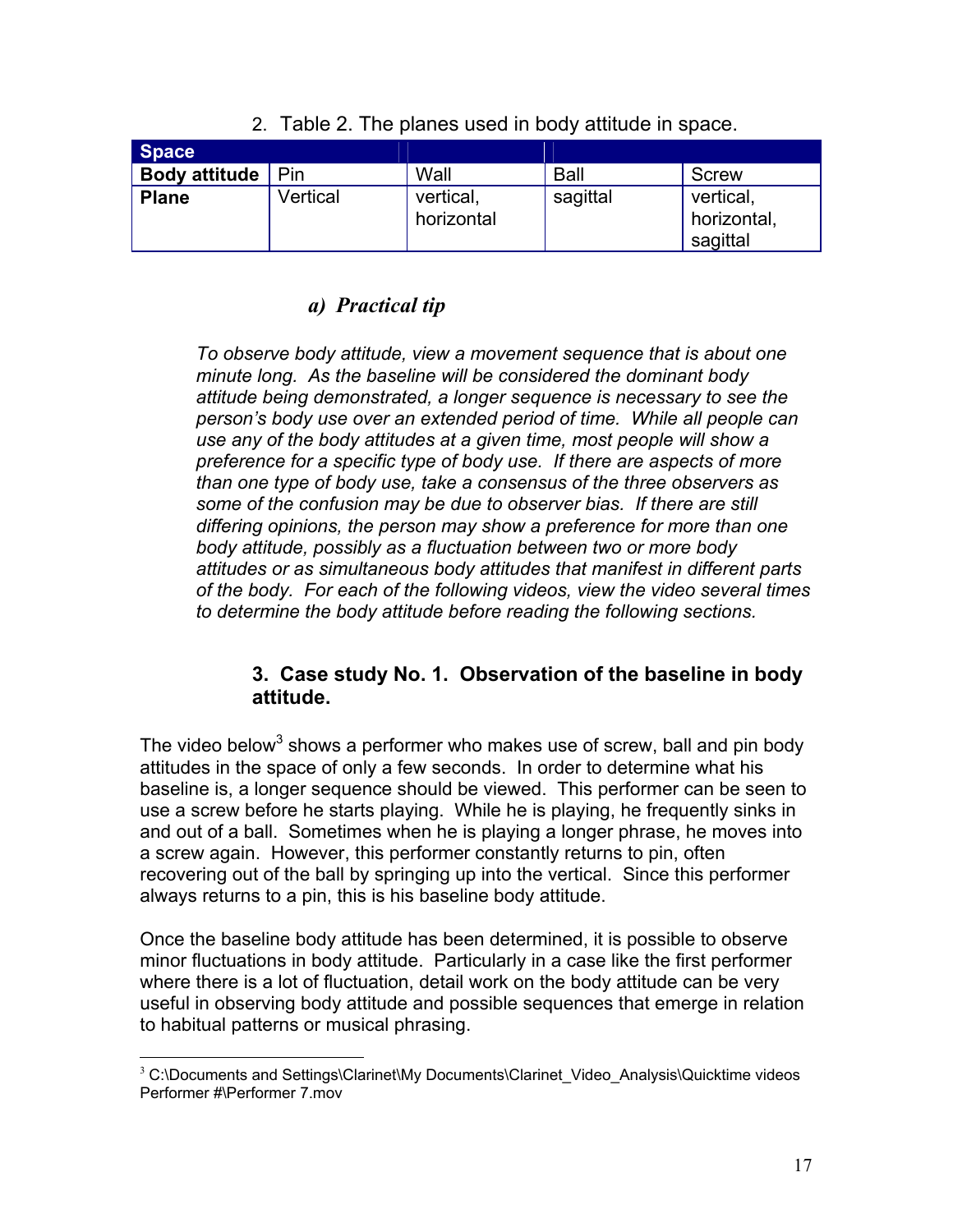#### *a) Practical tip*

*Some people use a combination of body attitudes as their baseline. To determine if this is the case, hold a piece of paper in front of the image being viewed so that only part of the body is being viewed at a time.* 

#### **4. Case study No. 2. Observation of a combination of body attitudes as baseline.**

The video below<sup>4</sup> shows a performer who makes use of wall and ball body attitudes at the same time. In order to differentiate more clearly, hold a piece of paper so that it covers his lower body from the hips down. View the video again, this time with the paper covering his upper body from the hips up. In this manner, it is possible to see that the performer uses his upper and lower body in different ways, with the upper body swinging in and out of a ball body attitude and the lower body locked in a wall body attitude. The combined effect of the two body attitudes results in large sweeping gestures of the upper body that cantilever directly from the hips.

#### **C. Effort**

Effort is the changing quality of the movement, or the manner with which a person uses their body. Effort is not located specifically to a particular body part or point in space, but rather as description of the energy invested in a movement or series of movements.

Effort baseline is determined by quality of flow. Quality of flow is a description of the continuity of the movement that results from muscle tension, coordination and personal expressivity. As expressivity changes, effort as described by quality of flow may change as well.

Quality of flow is described on a continuum from free through even to bound effort. On one end of the continuum, free quality of flow is a type of movement that is loose and easy with low muscle tension. Free quality of flow is often associated with expressivity that is open, released, and abandoned. Carried to the extreme, free quality of flow is careless and uncontrolled. On the other end of the continuum, bound quality of flow is a type of movement that is held and highly controlled with high muscle tension. Bound quality of flow is often associated with expressivity that is controlled, careful, contained, and restrained. At the extreme, expressivity is restricted and tight. In the middle of the

 $\overline{a}$ <sup>4</sup> C:\Documents and Settings\Clarinet\My Documents\Clarinet\_Video\_Analysis\Quicktime videos Performer #\Performer 3.mov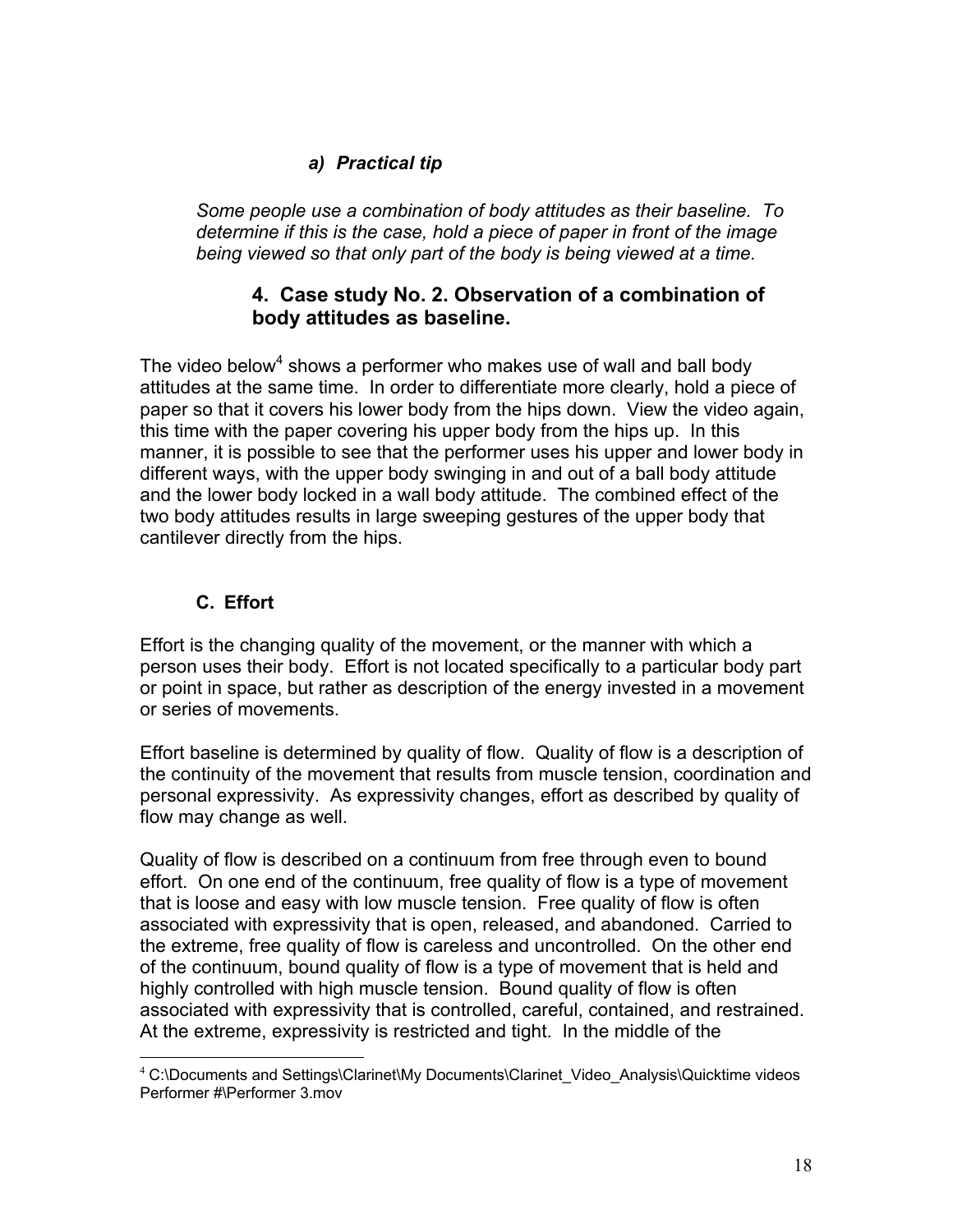continuum, even quality of flow is a type of movement that is smooth and maintained with even muscle tension. Even quality of flow is a balance between control and release both in the physical work and in the expression. Even though the words "free" and "bound" can cause preliminary judgments on which quality of flow is preferable, various points on the continuum are appropriate for different tasks.

| <b>Effort</b>          |                                                                |                                                         |                                                                    |
|------------------------|----------------------------------------------------------------|---------------------------------------------------------|--------------------------------------------------------------------|
| <b>Quality of flow</b> | Free                                                           | Even                                                    | <b>Bound</b>                                                       |
| <b>Adjectives</b>      | Loose, easy,<br>unrestricted,<br>release,<br>outpouring, light | Fluid, gradated,<br>constant,,<br>continuous,<br>smooth | Controlled,<br>restricted,<br>careful,<br>contained,<br>restrained |

#### **1. Table 3. Descriptive words associated with quality of flow.**

## *a) Practical tip*

*When observing quality of flow, it can be helpful to imitate the movement of the performer. Since it is possible to do some movements with varying levels of free to bound effort, imitate how the performer is moving rather than mimicking the exact movement itself. It can also be helpful to use an adjective to describe how the person is moving, since the expressivity and quality of flow are closely linked. Bound quality of flow can sometimes also be seen in muscle strain or, in the case of wind players, a red face and bulging neck.* 

## **2. Case study no. 3. Observation of free quality of flow.**

The following video<sup>5</sup> is of a performer who uses primarily free quality of flow. He uses a light quality of motion throughout that can be seen in the loose, easy rebounds up and down as well as fluidity in his upper arms.

 $\overline{a}$  $5$  C:\Documents and Settings\Clarinet\My Documents\Clarinet\_Video\_Analysis\Quicktime videos Performer #\Performer 7.mov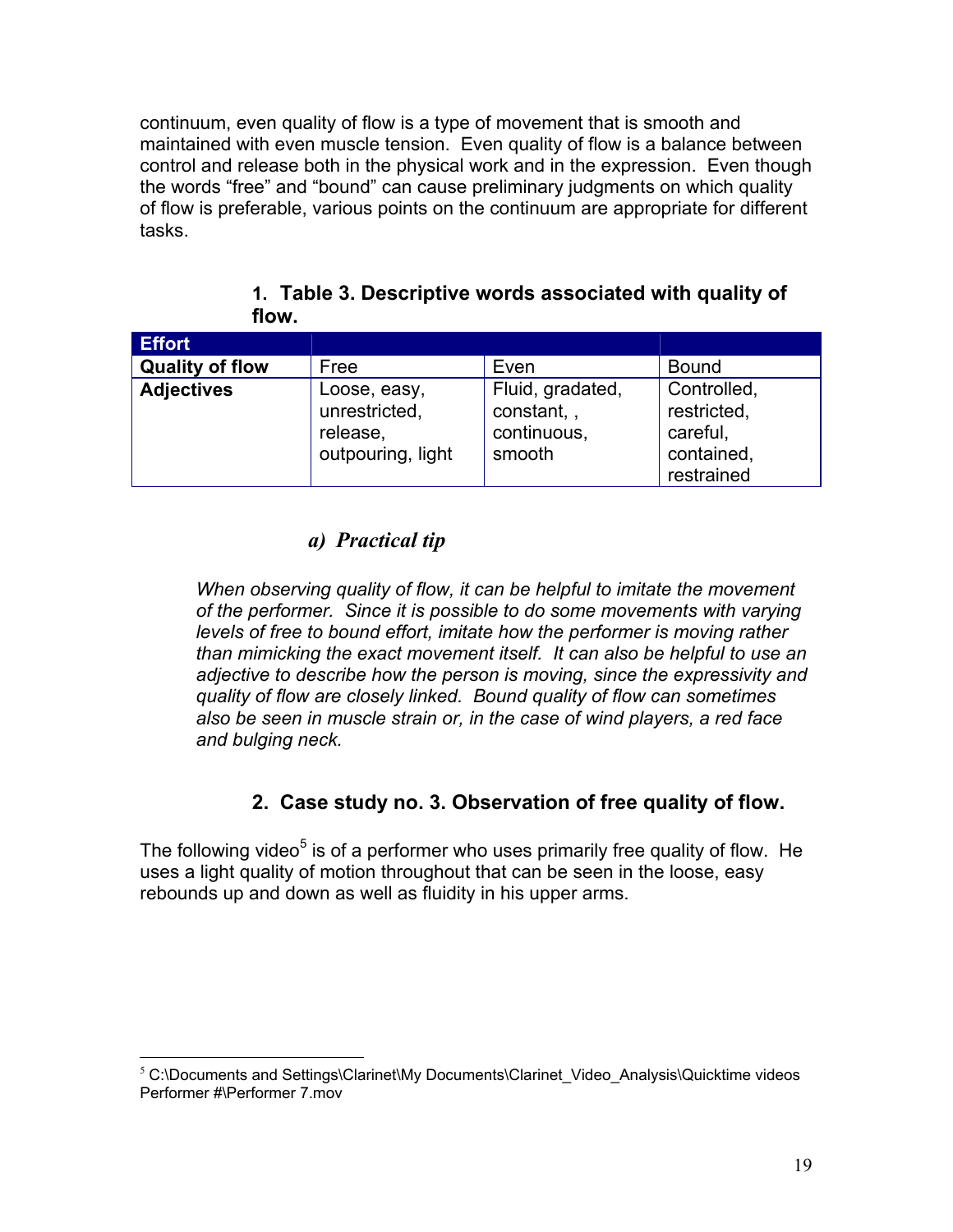### **3. Case study no. 4. Observation of bound quality of flow.**

The following video $^6$  is of a performer who uses almost entirely bound quality of flow. Looking at the upper body alone, the performer holds his head, neck and arms immobile in relation to his torso. The swinging movement of the upper body is large, but with the movement locked in the hips. The movement does not spread to the lower body. The only way to imitate this movement effectively is to use bound effort of flow especially in the hips and torso.

#### **D. Shape**

Shape as a general category is the form a person's body makes in space. On the large scale, this is clearly very closely associated to Space and body attitude in space. However, instead of being the overall body use in space, Shape can pinpoint detailed body use by describing the constantly changing shape of the body. Shaping qualities pinpoint not only specific body use, but also inner intent of the person, and can be extremely useful for observation of musicians as a performer's musical intent appears frequently to be expressed simultaneously in sound and shaping qualities.

The shaping qualities are fundamentally linked to breath. The two basic movements of the breath are inhale and exhale. An inhale is caused by an expansion of the inner volume of the lungs through expansion of the ribcage and depression of the diaphragm, causing air to rush in to fill the vacuum that has been created. This is a basic opening action. The opposite action, in which the inner volume of the lungs is compressed through compression of the ribcage and elevation of the diaphragm, in turn causing air to rush out of the lungs. This is a basic closing action.

Just as breath can only occur in movement, the shaping qualities are only possible in constant motion. The shaping qualities are extensions or reflections of the movement of the breath. As in breath, the shaping qualities are divided into opening and closing actions. Each half of the pair is the opposite and complimentary action of the other half. The opening-closing shaping qualities are rising-sinking, advancing-retreating, and widening-narrowing.

Opening and closing actions can be more specifically described by showing the direction and plane through which the body shape is moving or changing. Each

 $\overline{a}$  $6$  C:\Documents and Settings\Clarinet\My Documents\Clarinet Video Analysis\Quicktime videos Performer #\Performer 10.mov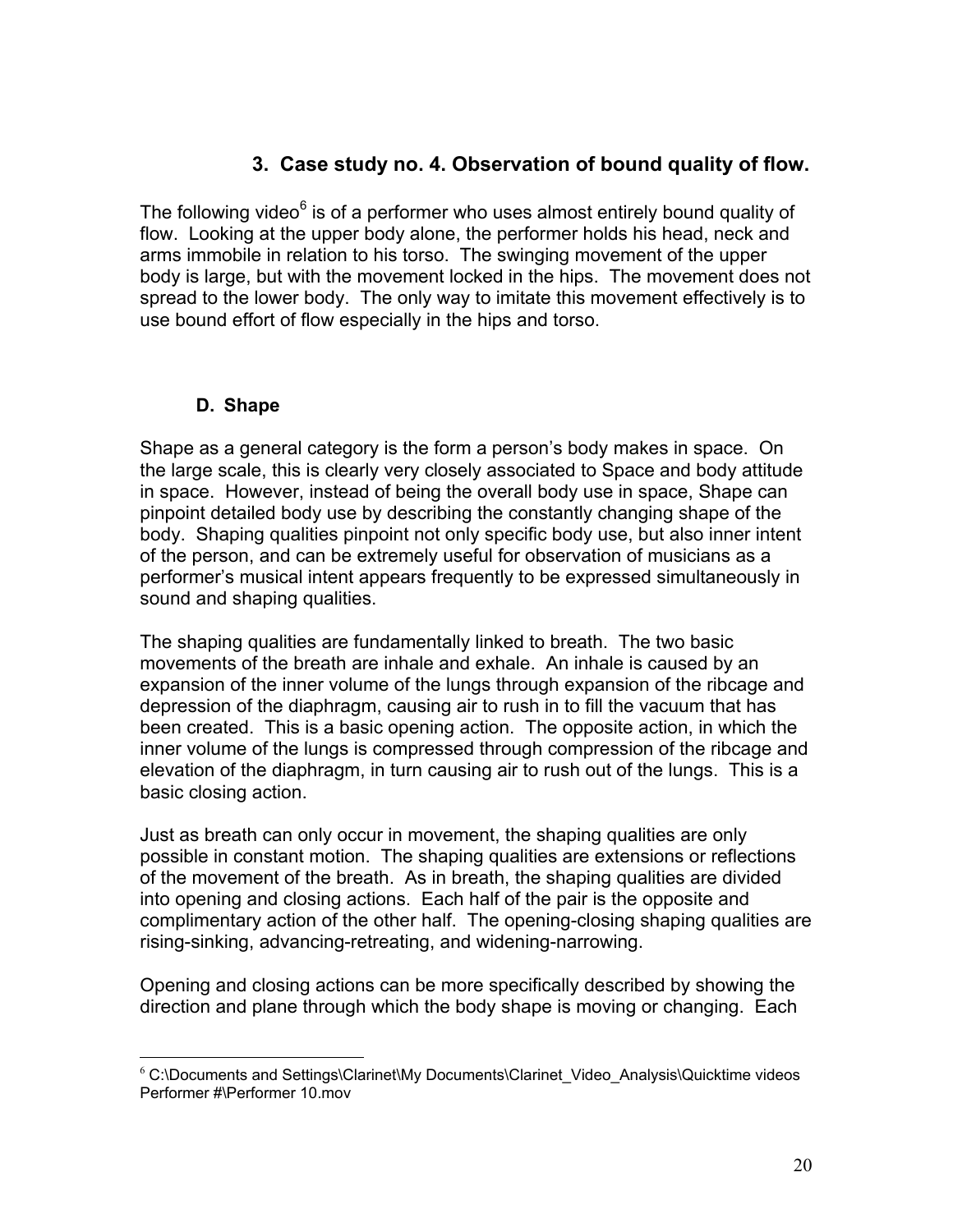shaping quality has a unique direction, while each of the opening-closing pairs shares the same plane.

| <b>Shape</b>              |          |                    |           |                 |            |            |
|---------------------------|----------|--------------------|-----------|-----------------|------------|------------|
| <b>Shaping</b><br>Quality | Rising   | Sinking            | Advancing | Retreating      | Widening   | Narrowing  |
| <b>Direction</b>          | Upward   | Downward   Forward |           | <b>Backward</b> | Outward    | Inward     |
| <b>Plane</b>              | Vertical | Vertical           | Sagittal  | Sagittal        | Horizontal | Horizontal |

## **1. Table 4. The direction and planes of the six shaping qualities.**

### *a) Practical tip*

*With shaping qualities, it is not the arrival point that is important – it is the process of getting there that is observed. For example, imagine that a person reaches out to shake someone's hand. The arrival point is the contact with the other person's hand. To observe shaping qualities, we*  look at the whole body of the person as they reach out to shake the other *person's hand. The difference between a warm, welcoming hand shake and a cold brush off may be expressed by the shaping qualities shown.* 

#### **2. Case study no. 5. Observation of one of the openingclosing pairs of shaping qualities.**

Very generally, when one shaping quality occurs, it is preceded or followed by its complementary pair. If someone rises, at a certain point there is no choice but to sink. The following video<sup>7</sup> shows a performer who uses a continuous flow of rising and sinking.

#### **3. Case study no. 6. Observation of a blend of shaping qualities resulting in one gesture.**

None of the shaping qualities happen in isolation. In fact, there are frequently both simultaneous and sequential shaping qualities. For example, the following video $^8$  shows a performer who uses a large variety of shaping qualities and weight transfer (see following section on Body) that result in the large repetitive

<sup>1</sup>  $7$  C:\Documents and Settings\Clarinet\My Documents\Clarinet\_Video\_Analysis\Quicktime videos Performer #\Performer 9.mov

 $8$  C:\Documents and Settings\Clarinet\My Documents\Clarinet\_Video\_Analysis\Quicktime videos Performer #\Performer 10.mov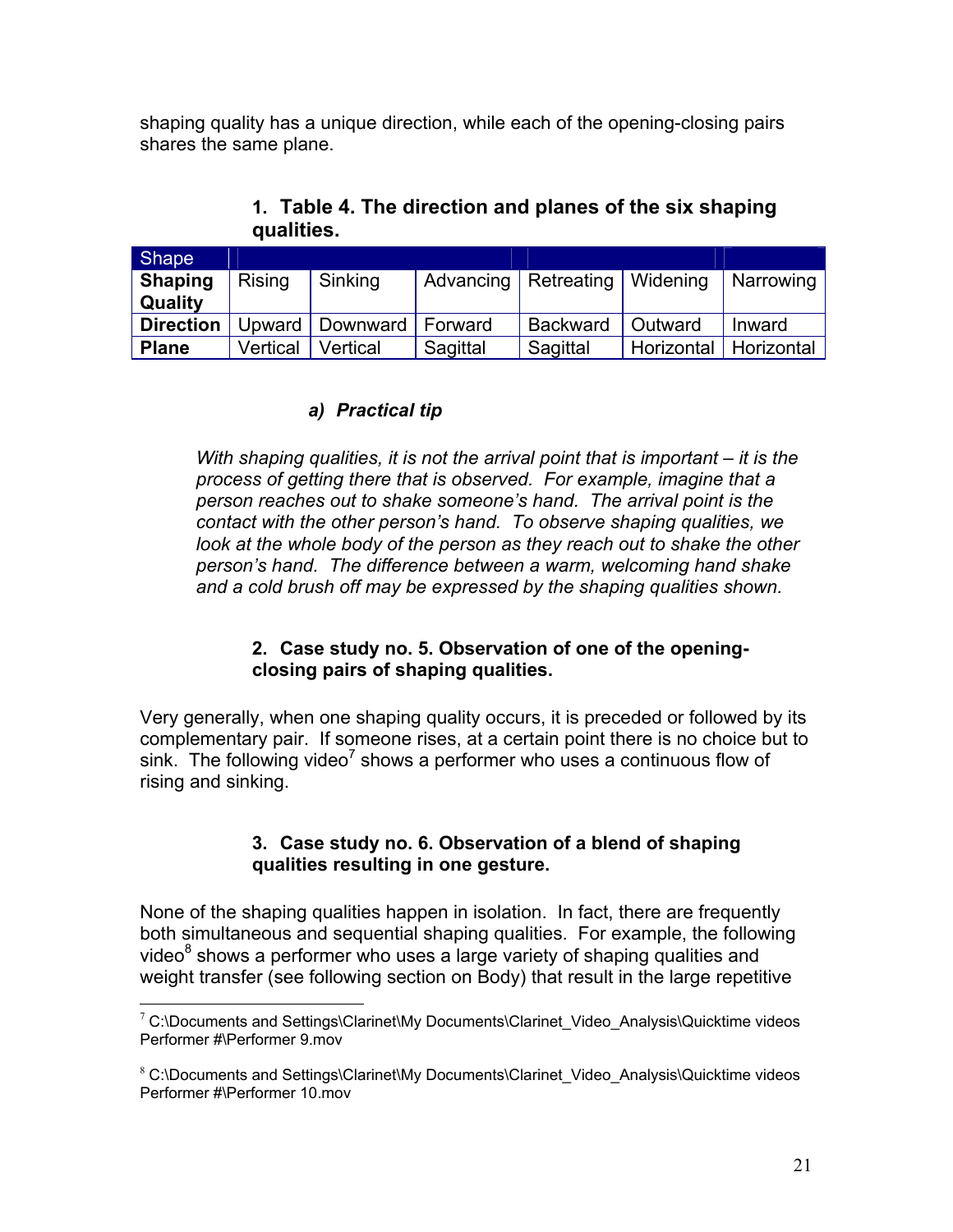scooping gesture. This regular sequence is advancing while rising and widening, ending with a retreat and sink. As he is rising and widening, he will often shift his weight dramatically to one side, returning to centre on the retreat and sink. The overall result of the shaping qualities and weight transfer is a large sweeping gesture.

#### **4. Case study no. 7. Observation of different shaping qualities occurring simultaneously in different locations in the body.**

It is also possible that different shaping qualities may occur at the same time in different areas of the body. The following video $9$  shows a performer who repeats a rocking gesture throughout the entire performance. The large gesture towards the end of the A section is a more extreme version of the repetitive rocking gesture. This large gesture shows the performer advancing in his torso while retreating with his pelvis.

#### **E. Body**

Body is the connectivity and organization of the whole body. Connectivity is maintaining support and moving from the core of the body, so that movement of the distal ends of the body is initiated and supported from the core. "Disconnection" is weak core support that can result in over-worked external muscles, over-reliance on muscle strength rather than coordination in order to move, and muscle imbalances throughout the body. Observation of the Body category can include moving and stable body parts, movement initiation and movement sequencing.

Since the basic means of organization of the Body is through the core, one basic way of observing the Body is to observe shifts in the core, or weight transfer. In order to transfer the weight of the core, the whole body must act together, in that each limb must compensate and react in order to initiate, shift, and support the new configuration of the body. However, the transfer of weight comes from the core first.

# *a) Practical tip*

*In observing weight transfer, look for shifts in the pelvis, as this is heaviest mass in the body and is close to the centre of gravity. Although the movement of the feet is not the most relevant observation, a full shift of* 

 $\overline{a}$  $9^9$  C:\Documents and Settings\Clarinet\My Documents\Clarinet\_Video\_Analysis\Quicktime videos Performer #\Performer 6.mov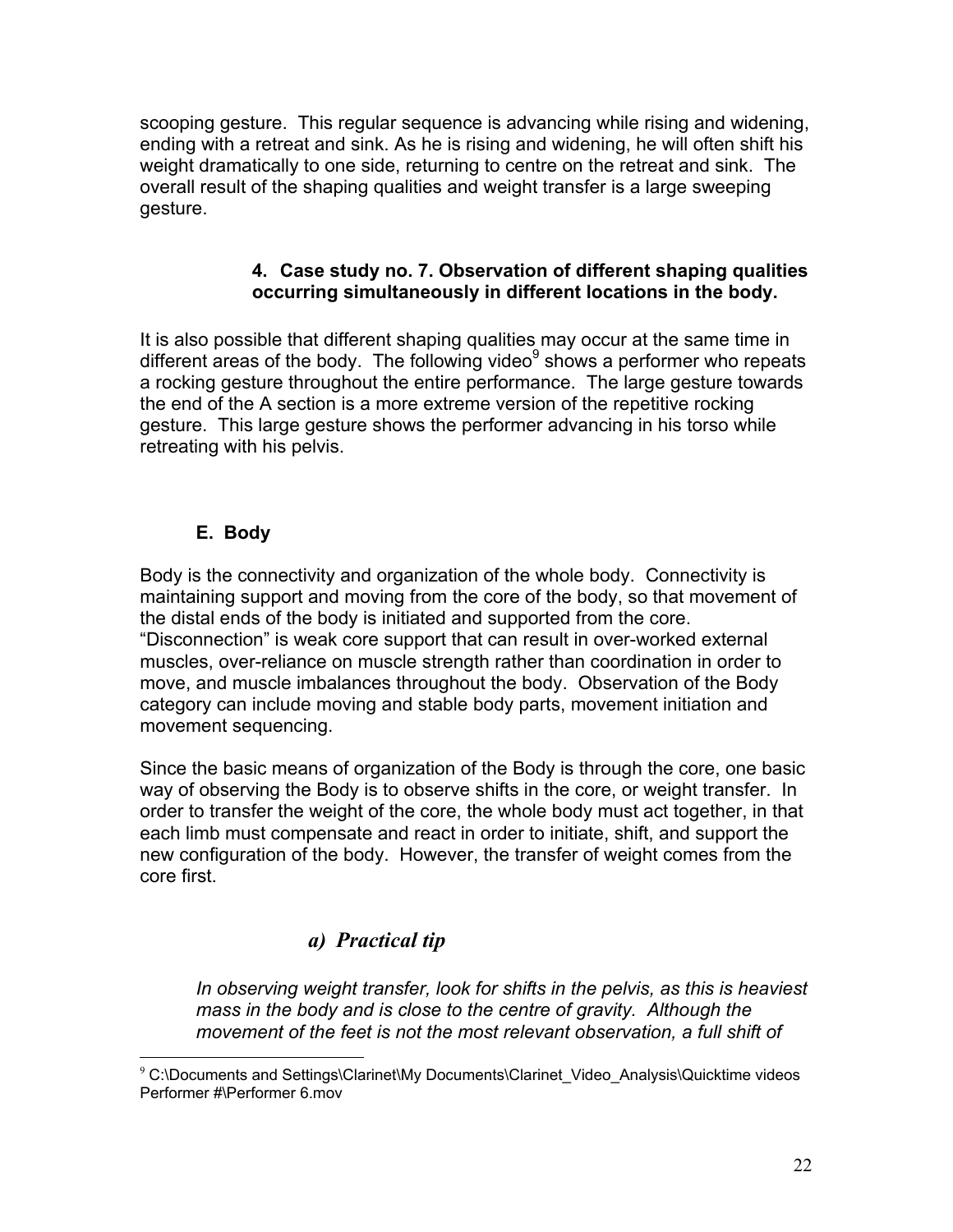*weight only happens when the core moves far enough that a step must be taken in order to support the moving core. In the case of the following images, the performer is transfers her weight from just right of centre, through centre, fully to the left. The yellow dot, which represents the core of the performer's body, highlights the shift in the core as the initiation of the weight transfer.* 



**2. Figure. 3. Initiation of weight transfer from the core.10**

#### **3. Case study no. 8. Observation of a complete transfer of weight.**

The following video<sup>11</sup> shows a performer who constantly shifts his weight forward and back. While his rocking is constant, the weight transfer happens at a slower rhythm than the rocking. That is, he often sways forward and back without fully transferring his weight, often supporting his weight mostly on one leg, leaning forward onto the other leg and springing back onto the same weight-bearing leg. He only transfers his weight when he steps fully forward or back so that the weight shifts completely from one leg to the other.

### **4. Table 5. Possible directions of weight transfer.**

| <b>Body</b>        |      |       |         |                 |
|--------------------|------|-------|---------|-----------------|
| Weight<br>transfer | Left | Right | Forward | <b>Backward</b> |

<sup>&</sup>lt;sup>10</sup> Images developed by Alexander Jensenius.

 $11$  C:\Documents and Settings\Clarinet\My Documents\Clarinet\_Video\_Analysis\Quicktime videos Performer #\Performer 6.mov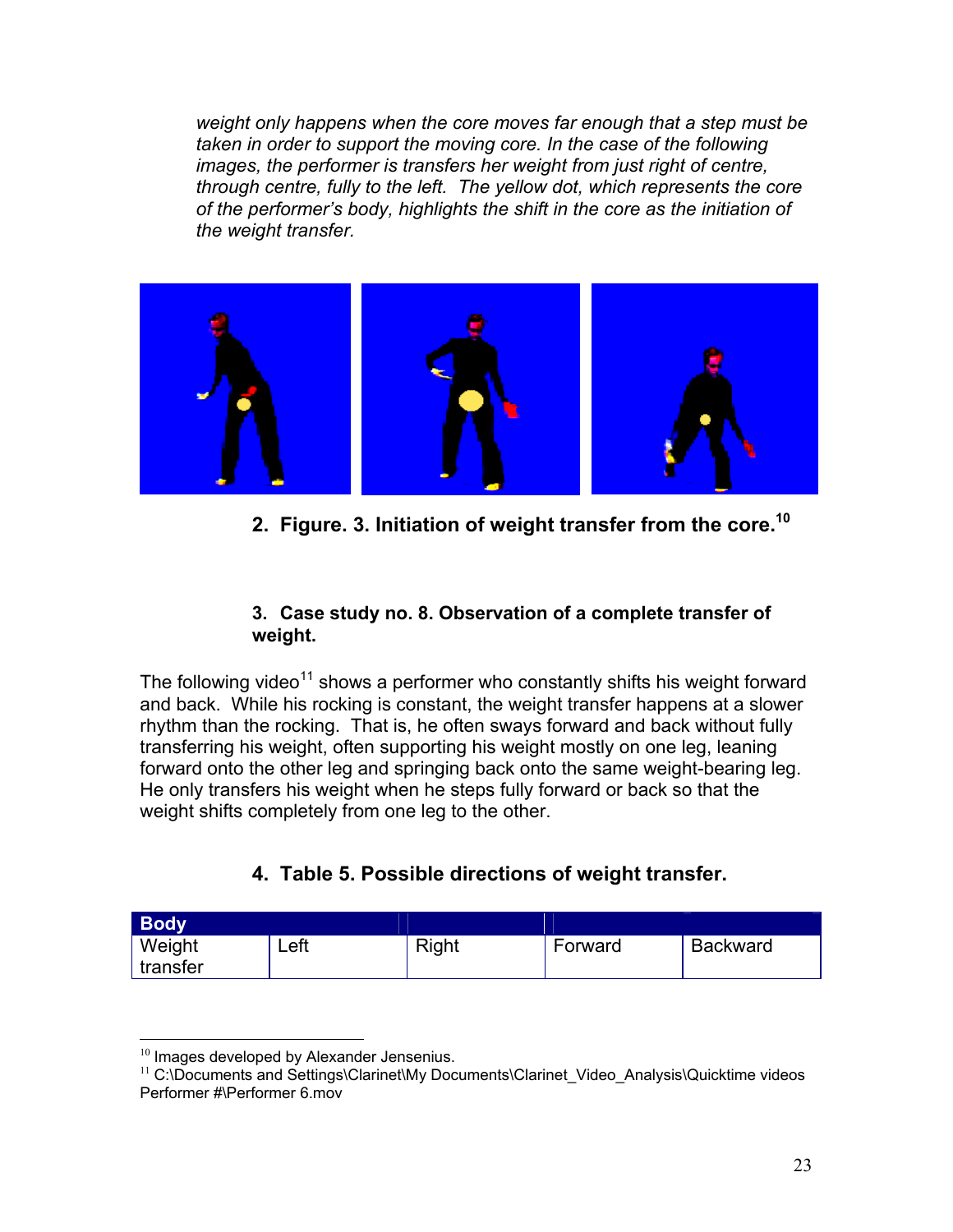# **V. Procedure for Movement Observation**

### **A. Preparation for Observation**

Preparation for observing is of utmost importance. In order to observe movement, it is crucial that the observer be keenly aware of their own self in order to empathize with the performer being observed. If a particular movement by the performer is confusing to the observer, it can be resolved if the observer can imitate and feel this same movement. Short of jumping out of their chair to imitate everything the performer is doing, strong body awareness will aid in understanding the movement as potential in the body of the observer.

To establish and maintain body awareness, the observer begins with a warm up. Any stretching or breathing exercises that the observer is already familiar with will be useful in focusing attention and developing the body awareness necessary to observe. The following warm-ups are suggested to familiarize the observer with the Laban-Bartenieff attributes to be observed. Possible warm-ups include:

- Body attitude: Walk around the room in each of the four body attitudes. How is it different to walk as a pin compared to as a screw? Wall compared to ball?
- Shaping qualities: Try each of the shaping qualities as a full body gesture. Then experiment with locating the shaping qualities in different areas of the body. Play with the shaping qualities by isolating opening-closing pairs as well as combining various shaping qualities. What is it like to rise and widen at the same time? What is it like to rise and narrow at the same time? What happens when you rise and sink? What happens if you rise and advance and then sink and retreat?
- Quality of flow: Make one gesture. Do this same gesture with as free quality of flow as possible. Repeat the gesture with as bound quality of flow as possible. What happens to the movement and the compensation in your body when you vary the quality of flow?
- Weight transfer: In a standing position, take a single breath. On the out-breath let the weight of your body fall through your skeletal system into the floor. Shift your weight to the left until all of your weight is resting on your left leg. Slowly shift your weight to the right, observing the changes in your body as you transfer your weight through centre and to the right. Try shifting your weight forward and back. At what point do you transfer your weight far enough to need to take a step?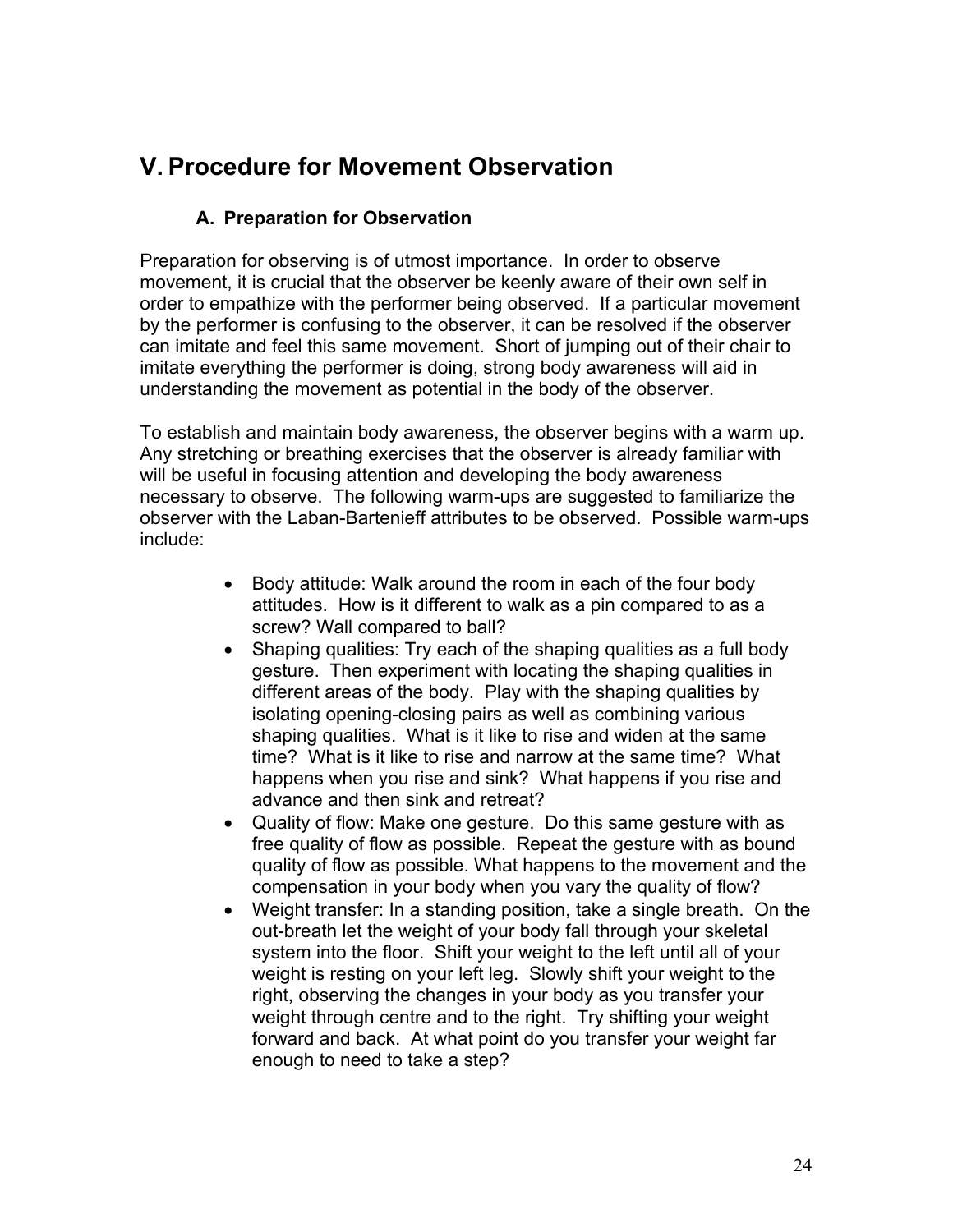#### **B. Preliminary observations**

### **1. Viewing no. 1: Subjective comments**

As discussed previously, although Laban-Bartenieff Movement Analysis is an objective form of observation, observers bring in their own set of biases based on their own experience and expertise. In order to see more objectively, the observer first acknowledges the subjective bias.

On the first viewing of a performance, the observer observes *as subjectively as possible*. This is the initial reaction to the performance, which can mean pure opinion taking in the expertise and bias of the observer. Recognizing the subjective bias allows the observer to observe as objectively as possible for the next viewings.

#### **2. Viewing no. 2: Comments based on the observer's expertise**

The second viewing of a performance draws on the expertise of the observer. As a musician, I do a small adjudication of the performance, commenting on the clarinetist's facility on the instrument and interpretation of the piece.

#### **C. Movement description**

### **1. Viewing no. 3: Description of movement**

The third viewing of a performance is a basic description of how the person moves and plays. This may be a generalization or a recurrent mannerism.

### **D. Movement Analysis**

### **1. Unlimited viewings:**

After the initial three viewings of a performance, the observer can take as many viewings as necessary in order to observe each of the Laban-Bartenieff categories. There are two ways of proceeding:

- 1. View one performance at a time, observing the same video several times from the viewpoint of Space, Effort, Shape, and Body.
- 2. View many performances looking at each performance from the viewpoint of one of the Laban-Bartenieff categories. That is, observe all of the videos looking at Space. Then observe all of the videos looking at Effort, etc.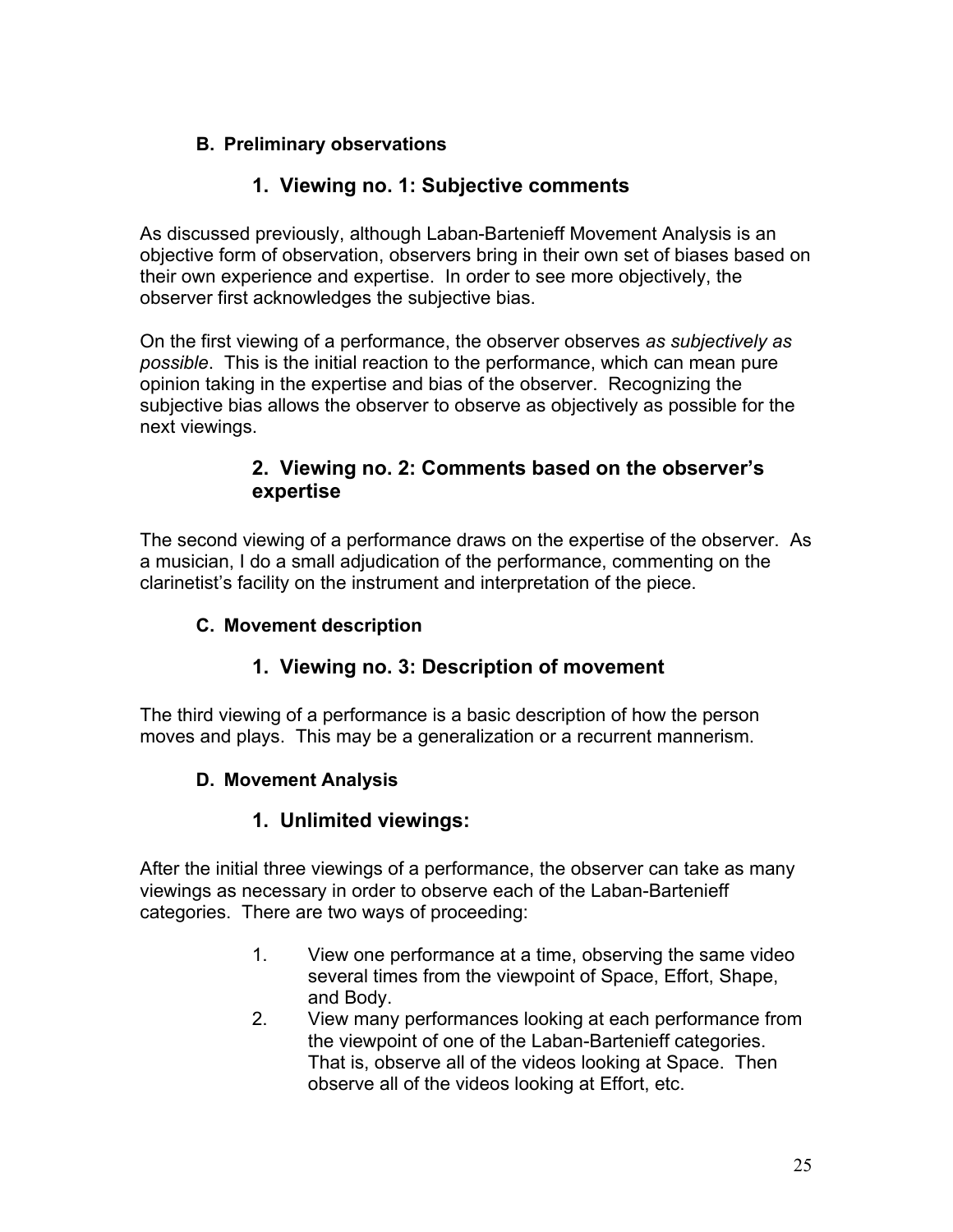#### *a) Practical tip*

 *At this point, I have found it useful to turn the sound off. Because I am a musician, I instantly focus on the sound, which can make it difficult to focus on the movement. Occasionally, I will turn the sound back on in order to reorient myself within the piece and to reconnect with the musical style of the performer, but generally it is simpler to observe movement when only the movement is seen.* 

#### **E. Movement Profile**

After having completed the observations of each performance according to all of the Laban-Bartenieff categories, the observer will have the following information on each performance:

- Subjective comments
- Comments based on the observer's expertise
- A basic description of the movement
- Movement analysis encompassing:
	- o Space: body attitude
	- o Effort: quality of flow
	- $\circ$  Shape: shaping qualities
	- o Body: weight transfer

### **1. Final viewing**

#### *a) Practical tip*

*At this point, I find it useful to view the video again with the sound on. This is crucial in order to bring the profile together. For musicians, our primary means of expression is through sound. How this is accomplished is through movement. In order to fully understand the movement, it is necessary to return to the reason for the movement, the music itself.* 

The next step is to compile this information into a movement profile for each performer. At this point, links can be made between all of the information, particularly between the categories in the movement analysis as well as between the movement analysis and the comments and basic description of the movement. The following questions may be useful when compiling a profile:

- What way of playing makes this person unique?
- What way of moving makes this person unique?
- Which movement attributes are the most predominant?
- Which movement attributes are missing?
- How are the Laban-Bartenieff categories linked?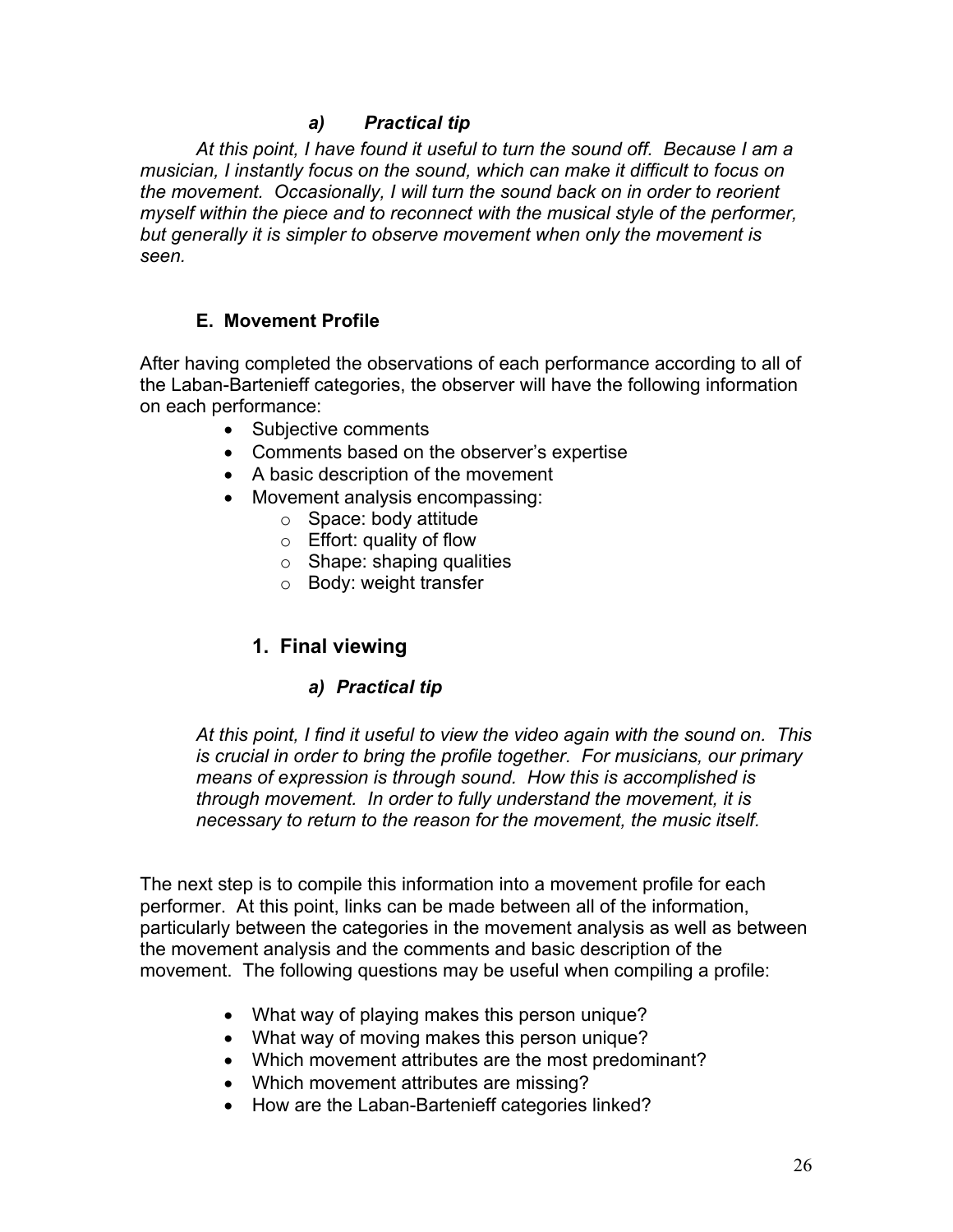- Are there movement phrases (patterns) that are repeated? If so, how and when is the phrase repeated? How is it varied? In the case of observing clarinetist, how is it linked to the music? To the breath?
- How does the movement analysis reflect on/demonstrate/contradict the:
	- o subjective comments?
	- o basic description of the movement?
	- o comments based on the observer's expertise?
	- o music and the musical comments?

#### **F. Comparison of observations**

Once the profiles are completed, comparisons can be made between the performers. Similarities and differences can be observed between all the same questions used to compile the movement profiles.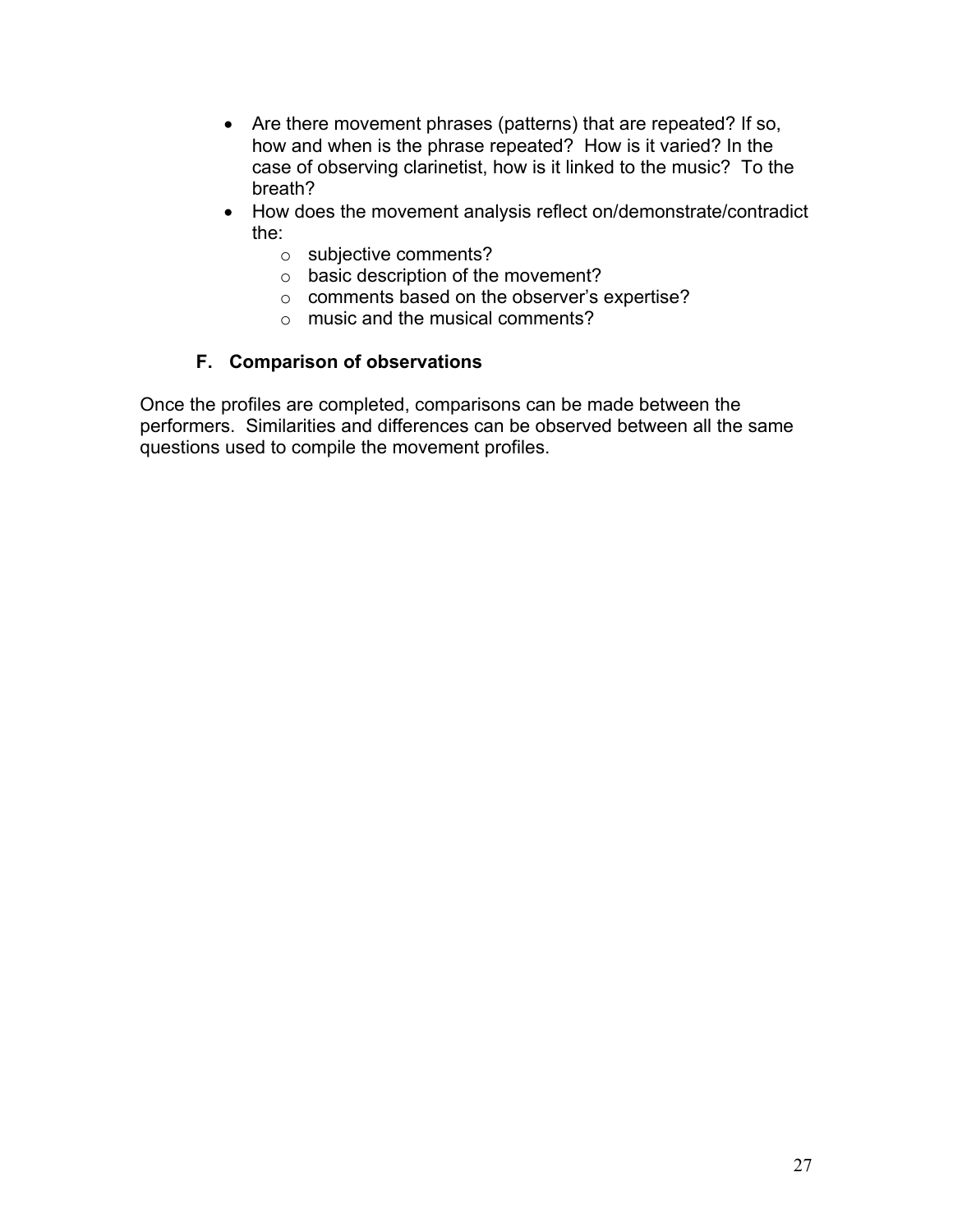# **VI. Samples of Laban-Bartenieff Movement Analysis**

Following is a demonstration of the complete Laban-Bartenieff movement analysis system and observational procedures. The movement annotations pictures are made using Anvil, a video annotation software.<sup>12</sup>

### **A. Case Study no. 9**

### **1. Movement Profile**

The following performance<sup>13</sup> is a unified, stylistic and fluent performance that shows distinct changes in character and a sense of telling a story. This performer shows easy facility on the instrument so that she is able to express what she pleases. Her use of body is unrestricted and unique to her style in a way that is complimentary to the music.

On a body level, this performer's body attitude is a wall with many fluctuations into ball, pin and screw, depending on musical context. She does not have a specific pattern of movement that is linked to breath. Her quality of flow is even throughout with some free spots usually seen prior to an inhale. Her use of space is very three-dimensional, as she very frequently makes weight transfers in all directions, often in conjunction with varied shaping qualities. This performer's musical intention is very strong, as is easily heard in the sound as well as seen in her body. This is shown in the change in character between sections A and B.

 $\overline{a}$ <sup>12</sup> Anvil, available at http://www.dfki.de/~kipp/anvil/, was developed by Michael Kipp in 2000-2004. This software synchronizes movement notation with video. To read the annotation, time progresses from left to right. Seen on the left, tracks notate specific Laban-Bartenieff categories. Within each track, attributes are notated with precise start and end points. Vertically, the notation shows simultaneous and overlapping events.

 $13$  C:\Documents and Settings\Clarinet\My Documents\Clarinet\_Video\_Analysis\Quicktime videos Performer #\Performer 4.mov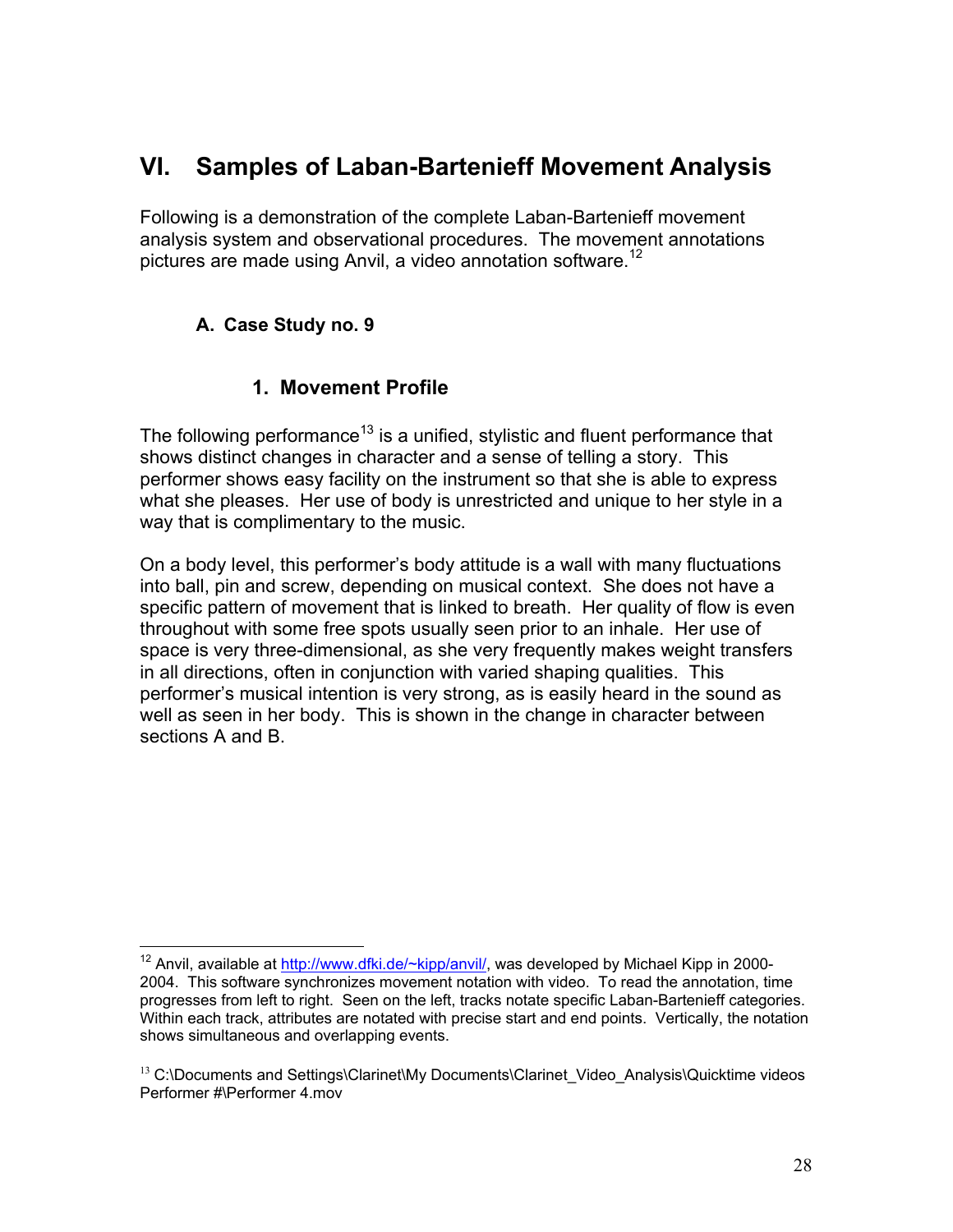

# **2. Movement Annotation using ANVIL software**

**B. Case Study no. 10** 

 $\overline{a}$ 

### **1. Movement Profile**

The following performance<sup>14</sup> is a straight forward interpretation that adheres to the style of Stravinsky but does not have a personal stamp. There is little differentiation in character throughout the piece. The performer appears to be nervous or worried about technical difficulties, a quality that is heard in his sound and seen in his movement. This performer's body attitude is a pin with very little variation. His effort of flow is even, again with little variation.

The most striking physical characteristic of this performer is his constant rocking forward and back in a way that is not directly linked with the music. This is a combination of weight transfer and advancing and retreating shaping qualities. As an example, the big gesture towards the end of the A section shows the performer advancing in his torso while retreating in his pelvis, causing a weight transfer backward. This gesture is a large scale demonstration of a gesture that occurs throughout his performance on a smaller scale. Both the weight transfer and shaping qualities are occasionally accented with a quick sink and rise,

 $14$  14 C:\Documents and Settings\Clarinet\My Documents\Clarinet\_Video\_Analysis\Quicktime videos Performer #\Performer 6.mov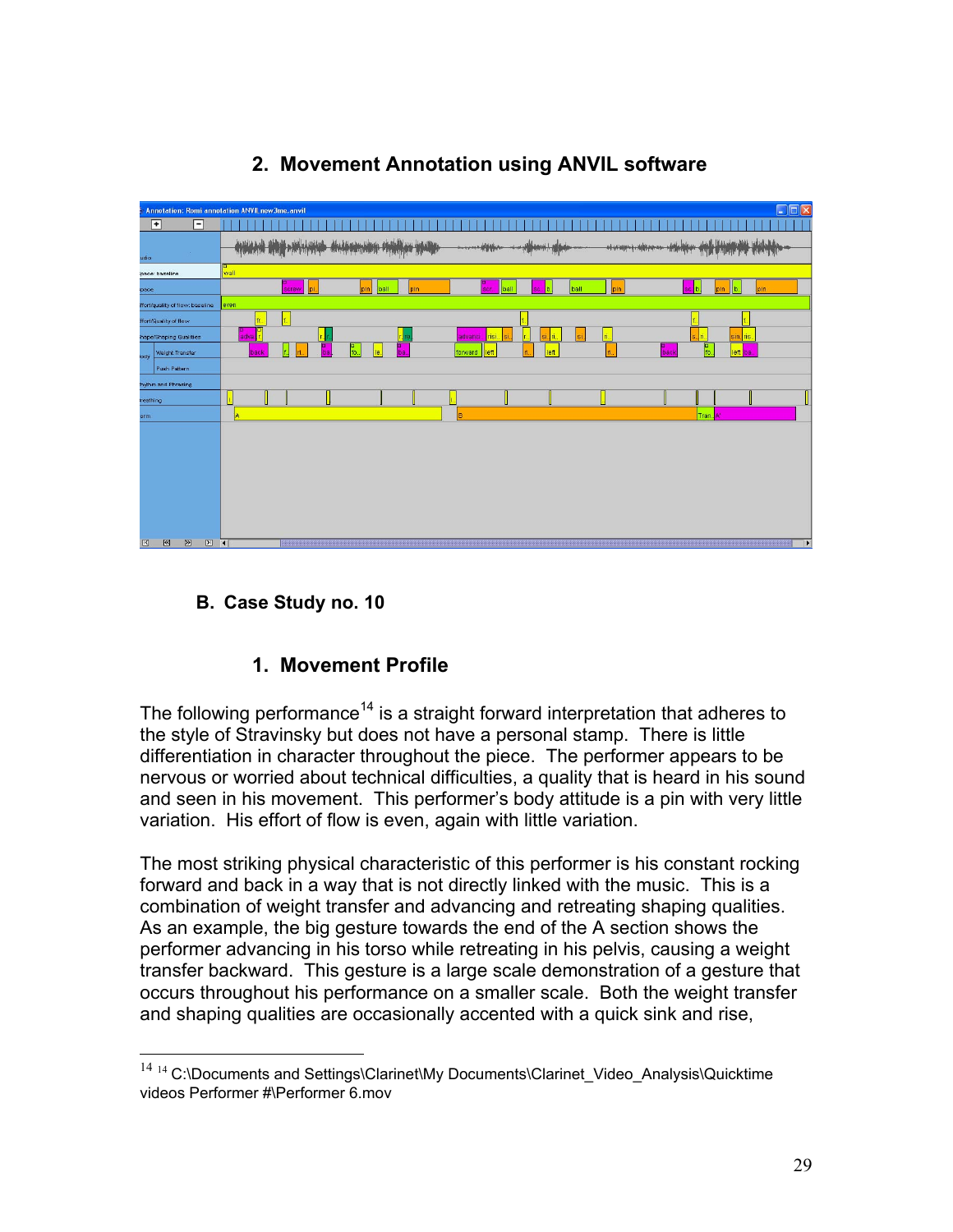resulting in a spring forward or back. The constant weight transfer appears to be habitual and may occur all the time when he plays, regardless of the piece.



## **2. Movement annotation using ANVIL software**

### **C. Comparison of case study no. 9 and case study no. 10**

As can be seen from the videos, movement profiles and annotations, there are various similarities and differences between case study no. 9 and case study no. 10. The movement comparison is as follows:

- 1. Space: Case study no. 9 has a baseline body attitude that is a wall, whereas case study no. 10 is a pin. No. 9 uses significantly more variation in body attitude, as she frequently moves in and out of the three other body attitudes. In contrast, no. 10 almost exclusively uses the pin body attitude, with only one fluctuation each into ball and screw.
- 2. Effort: Both case studies show even quality of flow. Again, case study no. 9 shows more variety than case study no. 10. No. 9 shows some free quality of flow, whereas no. 10 is even throughout.
- 3. Shape: Both case studies show a variety of shaping qualities with case study no. 10 showing a preference for advancing and retreating.
- 4. Body: These two case studies are extremely different in their use of weight transfer. Whereas case study no. 9 transfers in all directions, often beginning or ending her phrases with a breath and new transfer of weight, case study no. 10 continually transfers his weight exclusively forward and back.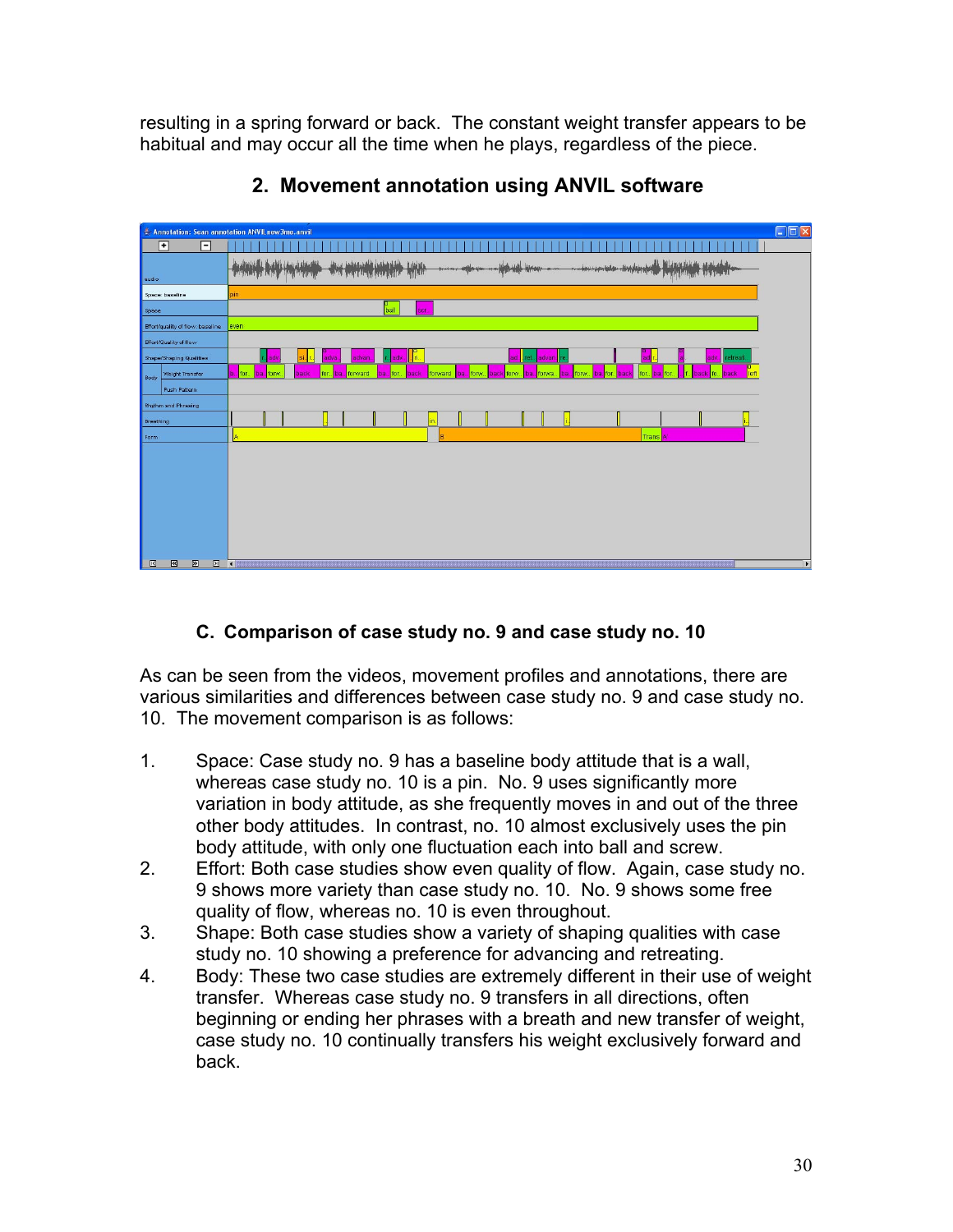The musical impression of each case study is also reflected in their movement. The performance by case study no. 10 is neutral, in that it is a standard interpretation but with little of the personality of the performer showing through. Physically, case study no. 10 is neutral as well, showing little fluctuation or variation in most of the categories. The strongest physical characteristic of case study no. 10 is the constant weight transfer forward and back. This movement but may show slight variations in time and amplitude depending on musical content. The weight transfer is more or less rhythmical with variations in the rocking rhythm depending on when he wants to emphasize something musically like a certain note or phrase. There is a slight alteration in the rhythm of the weight transfer at the musical emphasis, after which he continues the constant weight transfer.

In contrast to this, case study no. 9 showed great musical flexibility, paralleled by a wide variety of movement choices. Musically, her performance gives the impression that she is telling a story with different characters. This is demonstrated physically as well as she often transfers her weight between musical phrases. The observers' perception of this is that she is creating a dialogue between characters. For example, she will play one phrase with her weight shifted to the left, take a quick step to the right and answer with the next phrase. Case study no. 9 clearly uses movement as an illustration of the music.

As can be seen through these observations, case study no. 9 and 10 are very different in both their musicality and physicality. In the case of both performers, their musical intent is clearly reflected in their bodies.

# **VII. Conclusion**

In the observation of movement in musicians, benefits can be found particularly in the field in which movement is its domain: dance. Laban-Bartenieff Movement Fundamentals shows both the rigor and flexibility to be applied to any area of human movement, as can be seen by the ease of application to the movement of musicians. Through providing a framework for observation, the uniqueness of each performer is maintained, while giving the observer a means of describing the performer's movement systematically. Rather than relying simply on movement as points in space, using a system that can describe what is moved, where, when and especially how allows us to gain insight into the unique musical and movement personality of each performer.